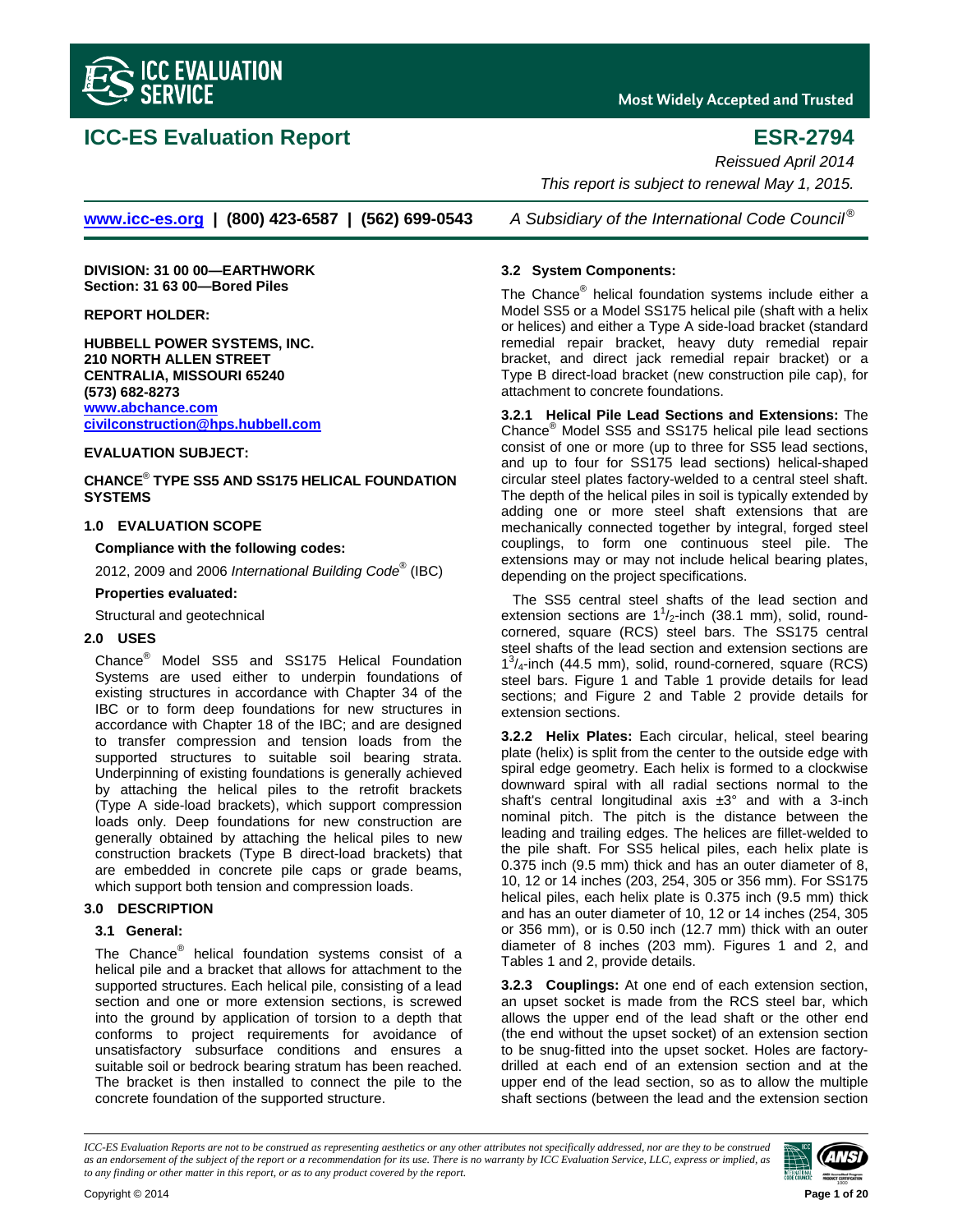or between two extension sections) to be through-bolted together during the installation. For SS5 helical piles, each coupling includes one  $3/4$ -inch-diameter (19 mm), 3-inchlong (76.2 mm), hex-head structural bolt, and one matching hex jam nut. For SS175 helical piles, each coupling includes one  $\frac{7}{8}$ -inch-diameter (22 mm), 3.75-inch-long (95.2 mm), hex-head bolt, and one matching hex jam nut. Figures 1 and 2, and Tables 1 and 2, provide details.

**3.2.4 Brackets:** The Chance® Standard Remedial Repair Bracket assembly, Heavy Duty Remedial Repair Bracket assembly, and Direct Jack Remedial Repair Bracket assembly are side-load brackets, intended to attach helical piles that support axial compression loads only, which introduce both structure eccentricity (eccentricity between applied loading and reactions acting on the foundation structure) and bracket eccentricity (eccentricity between applied loading and reactions acting on the bracket assembly). Chance® New Construction Pile Caps are direct-load brackets and are for attaching to helical piles that support axial compression or axial tension loads. The different brackets are described in Sections 3.2.4.1 through 3.2.4.3.

**3.2.4.1 Chance® Standard and Heavy Duty Remedial Repair Bracket Assemblies:** The Chance® Standard Remedial Repair Bracket Assembly is designed for use with the Chance® Model SS5 and SS175 helical piles and is used to transfer axial compressive loading only from existing concrete foundations to the helical piles. The bracket assembly (C1500121 or C1500299) consists of a bracket subassembly; a T-Pipe (C1500486, C1500487 or C1500488); two  $\frac{7}{8}$ -inch-diameter (22.2 mm), 10-inch-long (254 mm), hex head, full-length threaded heavy hex bolts, with two matching  $\frac{7}{8}$ -inch (22.2 mm) plain washers and two matching  $\frac{7}{8}$ -inch (22.2 mm) heavy hex nuts; one  $\gamma_8$ -inch-diameter (15.9 mm), 4<sup>1</sup>/<sub>2</sub>-inch-long (114 mm), heavy hex bolt and one matching  $\sqrt[5]{\overline{s}}$ -inch (15.9 mm) heavy hex nut for bracket assembly C1500121; and one  $\frac{3}{4}$ -inchdiameter (19 mm),  $4^{1}/_{2}$ -inch-long (114 mm) heavy hex bolt and one matching  $\frac{3}{4}$ -inch (19 mm) heavy hex nut for bracket assembly C1500299. The two  $\frac{7}{8}$ -inch bolts, washers and nuts are used to connect the T-Pipe to the bracket subassembly, and the  $5/8$ -inch or  $3/4$ -inch bolt and nut are used to retain the T-Pipe within the two outstanding guide plates of the bracket subassembly. The installing contractor must supply two post-installed, concrete anchor bolts complying with Section 3.2.4.1.4, which are used to attach the bracket subassembly to the concrete foundations.

The Chance® Heavy Duty Remedial Repair Bracket Assembly is designed for use with the Chance<sup>®</sup> Model SS175 helical shaft and is used to transfer axial compressive loading from existing concrete foundations to the SS175 helical piles only. The bracket assembly (C1500147) consists of a bracket subassembly; a T-Pipe (C1500474); two 1-inch-diameter (25.4 mm), 10-inch-long (254 mm), hex head, full-length threaded heavy hex bolts, with two matching 1-inch (25.4 mm) plain washers and two matching 1-inch (25.4 mm) heavy-hex nuts; and one  $^{7}/_{8}$ -inch-diameter (22.2 mm), 6<sup>1</sup>/<sub>4</sub>-inch-long (159 mm) heavy hex bolt and one matching  $\frac{7}{8}$ -inch (22.2 mm) heavy hex nut. The two 1-inch (25.4 mm) bolts, washers and nuts are used to connect the T-Pipe to the bracket subassembly, and the  $\frac{7}{8}$ -inch (22.2 mm) bolt and nut are used to retain the T-Pipe within the two outstanding guide plates of the bracket subassembly. The installing contractor must supply four post-installed, concrete anchors complying with Section 3.2.4.1.5, which are used to attach the bracket subassembly to the concrete foundations.

**3.2.4.1.1 Standard Remedial Repair Bracket (C1500121 and C1500299) Subassemblies:** Each bracket subassembly is constructed from one 0.31-inch-thick (7.9 mm) steel bent plate; two 0.31-inch-thick (7.9 mm) vertical gusset plates; two 0.31-inch-thick (7.9 mm) reaction angles; and one 0.50-inch-thick (12.7 mm) steel plate (pipe support arm) that are factory-welded together to form a bracket subassembly.

**3.2.4.1.2 Heavy Duty Remedial Repair Bracket (C1500147) Subassembly:** The bracket subassembly is constructed from one 0.50-inch-thick (12.7 mm) steel bent plate; two 0.375-inch-thick (9.5 mm) vertical gusset plates; two 0.50-inch-thick (12.7 mm) reaction angles; one 0.75-inch-thick (19.1 mm) steel plate (pipe support arm); and one 0.37-inch-thick (9.4 mm) steel plate (lateral support arm) that are factory-welded together to form a bracket subassembly.

**3.2.4.1.3 T-Pipes (C1500486, C1500487, C1500474 and C1500488) for Standard and Heavy Duty Remedial Repair Bracket Assemblies:** Each T-Pipe consists of a lifting bolt plate and a support tube that are factory-welded together to form a T-assembly. The C1500486 T-Pipe consists of a lifting bolt plate of square, 9.25-inch-long (235 mm), 2-inch-wide (50.8 mm),  $1/4$ -inch nominal wall thickness, hollow structural section (square  $HSS2\times2x^1/4$ ), and a round HSS support tube, measuring 18 inches (457.2 mm) long and having a  $2^5$ / $_8$ -inch (66.7 mm) outside diameter and a 0.25-inch nominal wall thickness. The C1500487 T-Pipe consists of a lifting bolt plate of 9.25-inch-long  $(234.95 \text{ mm})$ ,  $1^{3}/_{4}$ -inch-wide  $(44.5 \text{ mm})$ , solid, round-cornered, square (RCS) steel bar, and a support tube that is identical to that of the C1500486 T-Pipe. The C1500474 T-Pipe consists of a lifting bolt plate of 11.5-inch-long (292.1 mm), 2-inch-wide (50.8 mm), solid, round-cornered, square (RCS) steel bar and a support tube of round, 34-inch-long (863.6 mm),  $3^{1}/_{4}$ -inchoutside-diameter (82.6 mm) and 0.375-inch nominal wall thickness tube (round HSS). The C1500488 T-Pipe consists of a lifting bolt plate that is identical to that of the C1500487 T-Pipe, and a support tube of round, 18-inchlong (457.2 mm),  $2^7$ / $_8$ -inch-outside-diameter (73.0 mm) and 0.203-inch nominal wall thickness pipe (Pipe  $2^{1/2}$  Std.).

**3.2.4.1.4 Concrete Anchors for Standard Remedial Repair Bracket Assemblies (C1500121 and C1500299):**  Each standard repair bracket (C1500121 or C1500299) must be installed with two  $5/8$ -inch-diameter (15.9 mm), 4-inch (101.6 mm) effective minimum embedment, Hilti KwikBolt 3 (KB3), carbon steel concrete anchors (ICC-ES **ESR-2302)** or equivalent as determined by the structural design professional, with hot-dip galvanized coating complying with ASTM A153.

**3.2.4.1.5 Concrete Anchors for Heavy Duty Remedial Repair Bracket Assembly (C1500147):** Each heavy duty repair bracket (C1500147) must be installed with four  $5/8$ -inch-diameter (15.9 mm), 4-inch (101.6 mm) effective minimum embedment, Hilti KwikBolt 3 (KB3), carbon steel concrete anchors (ICC-ES **ESR-2302)** or equivalent as determined by the structural design professional, with hotdip galvanized coating complying with ASTM A153.

**3.2.4.2 Chance® Direct Jack Remedial Repair Bracket Assembly (C1500738):** The Chance® Direct Jack Remedial Repair Bracket Assembly is designed for use with the Chance® Model SS5 helical shaft and is used to transfer compressive loading from existing concrete foundations to the SS5 helical piles. The bracket assembly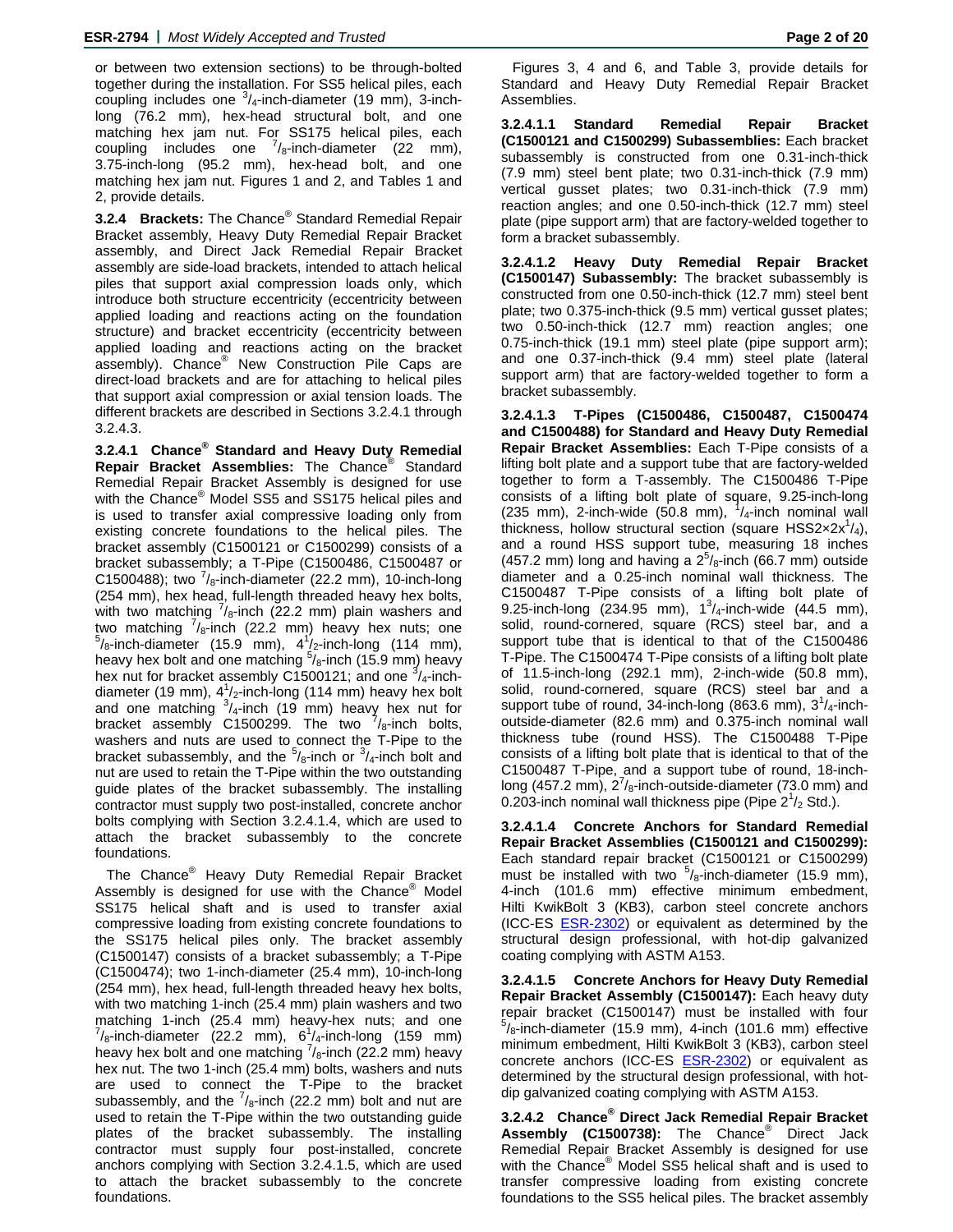(C1500738) consists of a bracket subassembly, a T-Pipe, and two nuts that are used to connect the bracket subassembly to the T-Pipe. The installing contractor must supply two concrete anchors complying with Section 3.2.4.2.4, which are used to attach the bracket subassembly to the concrete foundations. Figure 5 provides details.

**3.2.4.2.1 Direct Jack Remedial Repair Bracket Subassembly:** The bracket subassembly is constructed from one 0.375-inch-thick (9.5 mm) steel bent plate, two 0.50-inch-thick (12.7 mm) gusset plates and two 18-inchlong (457.2 mm), No. 11, all-thread reinforcing steel bars (all-thread rebars) that are factory-welded together.

**3.2.4.2.2 T-Pipe for Direct Jack Remedial Repair Bracket Assembly:** Each T-Pipe consists of one 12.5-inch-long (317.5 mm), 0.5-inch-thick (12.7 mm), U-shaped bent plate; one 12.5-inch-long (317.5 mm), 0.5 inch-thick (12.7 mm), 5-inch-wide (127 mm), steel bearing plate; and one round, 8-inch-long (203.2 mm),  $2^5$ / $_8$ -inchoutside-diameter (66.7 mm) and 0.25-inch nominal wall thickness tube (round HSS) sleeve that are factory-welded together.

**3.2.4.2.3 Nuts for Direct Jack Remedial Repair Bracket Assembly:** The T-pipe is attached to each all-thread rebar with one proprietary matching nut.

**3.2.4.2.4 Concrete Anchors for Direct Jack Remedial Repair Bracket Assembly:** The installing contractor must supply two  $\frac{1}{2}$ -inch-diameter (12.7 mm),  $3\frac{1}{2}$ -inch (88.9 mm) effective minimum embedment, Hilti KwikBolt 3 (KB3), carbon steel concrete anchors (ICC-ES ESR-2302) or equivalent as determined by the structural design professional, with hot-dip galvanized coating complying with ASTM A153, for use in attaching the bracket to the concrete foundation.

**3.2.4.3 Chance® New Construction Pile Caps (Brackets) (C1500458G, C1500465G, C1500459G, and C1500467G):** The Chance® New Construction Pile Caps are designed for use with the Chance® Model SS5 and SS175 helical shafts and for embedment in cast-in-place concrete foundations. The C1500458G and C1500465G pile caps are used with the SS5 helical piles; and the C1500459G and C1500467G pile caps are used with the SS175 helical piles. Each new construction pile cap consists of one cap/bearing plate and one steel tube sleeve that are factory-welded together to form the bracket. Figures 7 and 8 and Table 4 provide details.

**3.2.4.3.1 C1500458G Bracket:** The cap plate is  $\frac{1}{2}$  inch (12.7 mm) thick and 6 inches (152 mm) square, with a  $1/2$ -inch-diameter (12.7 mm) hole located at the center of the plate. The tubular sleeve is a round, 6-inchlong (152.4 mm),  $2^1/2$ -inch-outside-diameter (63.5 mm), 0.250-inch nominal wall thickness steel tube.

**3.2.4.3.2 C1500465G Bracket:** The cap plate and the tubular sleeve are identical to those for the C1500458G bracket, except that two 0.81-inch-diameter (20.6 mm) holes are manufactured in opposite walls of the sleeve, allowing the sleeve and the top of the shaft section (which has one hole as described in Section 3.2.3) to be throughbolted together during the field installation. The installing contractor must supply one  $3/4$ -inch-diameter (19.1 mm), heavy hex structural bolt (with threads excluded from the shear planes) along with one matching  $\frac{3}{4}$ -inch (19.1 mm) heavy hex nut to resist the axial tension load.

**3.2.4.3.3 C1500459G Bracket:** The cap plate is  $\frac{3}{4}$  inch (19.1 mm) thick and 6 inches (152 mm) square, with a 3 /4-inch-diameter (19.1 mm) hole located at the center of the plate. The tubular sleeve is a round, 6.0-inch-long

(152.4 mm), 3-inch-outside-diameter (76.0 mm), 0.313 inch nominal wall thickness steel tube.

**3.2.4.3.4 C1500467G Bracket:** The cap plate and the tubular sleeve are identical to those for the C1500459G bracket, except that two 1-inch-diameter (25.4 mm) holes are manufactured in opposite walls of the sleeve, allowing the bracket sleeve and the top of the shaft section (which has one hole as described in Section 3.2.3) to be throughbolted together during the field installation. The installing contractor must supply one  $\frac{7}{8}$ -inch-diameter (22.2 mm), heavy hex structural bolt (with threads excluded from the shear planes) along with one matching  $\frac{7}{8}$ -inch (22.2 mm) heavy hex nut to resist the axial tension load.

#### **3.3 Material Specifications:**

#### **3.3.1 Helical Pile Lead Shafts and Extensions:**

**3.3.1.1 Model SS5:** The shaft lead and extension sections are solid, hot-rolled, RCS, carbon steel bars, conforming to a proprietary specification, and having a minimum yield strength of 70 ksi (483 MPa) and a minimum tensile strength of 100 ksi (690 MPa). The pile shafts and helix plates (where provided) are hot-dipped galvanized as welded assemblies in accordance with ASTM A153.

**3.3.1.2 Model SS175:** The shaft lead and extension sections are solid, hot-rolled, RCS, High-Strength Low-Alloy steel bars, conforming to a proprietary specification, and having a minimum yield strength of 90 ksi (621 MPa) and a minimum tensile strength of 120 ksi (827 MPa). The pile shafts and helix plates (where provided) are hotdipped galvanized as welded assemblies in accordance with ASTM A153.

#### **3.3.2 Helix Plates:**

**3.3.2.1 Helix Plates for Model SS5:** The helix plates that have an outer diameter of 8, 10, or 12 inches (203, 254, or 305 mm) are High-Strength Low-Alloy steels, complying with a proprietary specification, and having a minimum yield strength of 50 ksi (345 MPa) and a minimum tensile strength of 65 ksi (448 MPa). The helix plates that have an outer diameter of 14 inches (356 mm) are High-Strength Low-Alloy steel, complying with a proprietary specification, and having a minimum yield strength of 50 ksi (345 MPa) and a minimum tensile strength of 65 ksi (448 MPa); or having a minimum yield strength of 80 ksi (552 MPa) and a minimum tensile strength of 90 ksi (621 MPa). The helix plates and the shafts to which they are factory-welded are hot-dipped galvanized as assemblies in accordance with ASTM A153.

**3.3.2.2 Helix Plates for Model SS175:** The helix plates are High-Strength Low-Alloy steels, complying with a proprietary specification or ASTM A656, Grade 80, and having a minimum yield strength of 80 ksi (552 MPa) and a minimum tensile strength of 90 ksi (621 MPa). The helix plates and the shafts to which they are factory-welded are hot-dipped galvanized as assemblies in accordance with ASTM A153.

#### **3.3.3 Shaft Coupling:**

**3.3.3.1 Upset Socket:** The upset socket is an integral part (integrally forged) of the extension shaft, and it is of the same material as the extension section itself.

**3.3.3.2 Bolts and Nuts for Model SS5:** The bolts used in couplings for SS5 helical pile shafts conform to ASTM A325, Type 1, with threads excluded from the shear planes. The matching hex jam nuts conform to ASTM A563, Grade B. The bolts and nuts are hot-dipped galvanized in accordance with ASTM A153.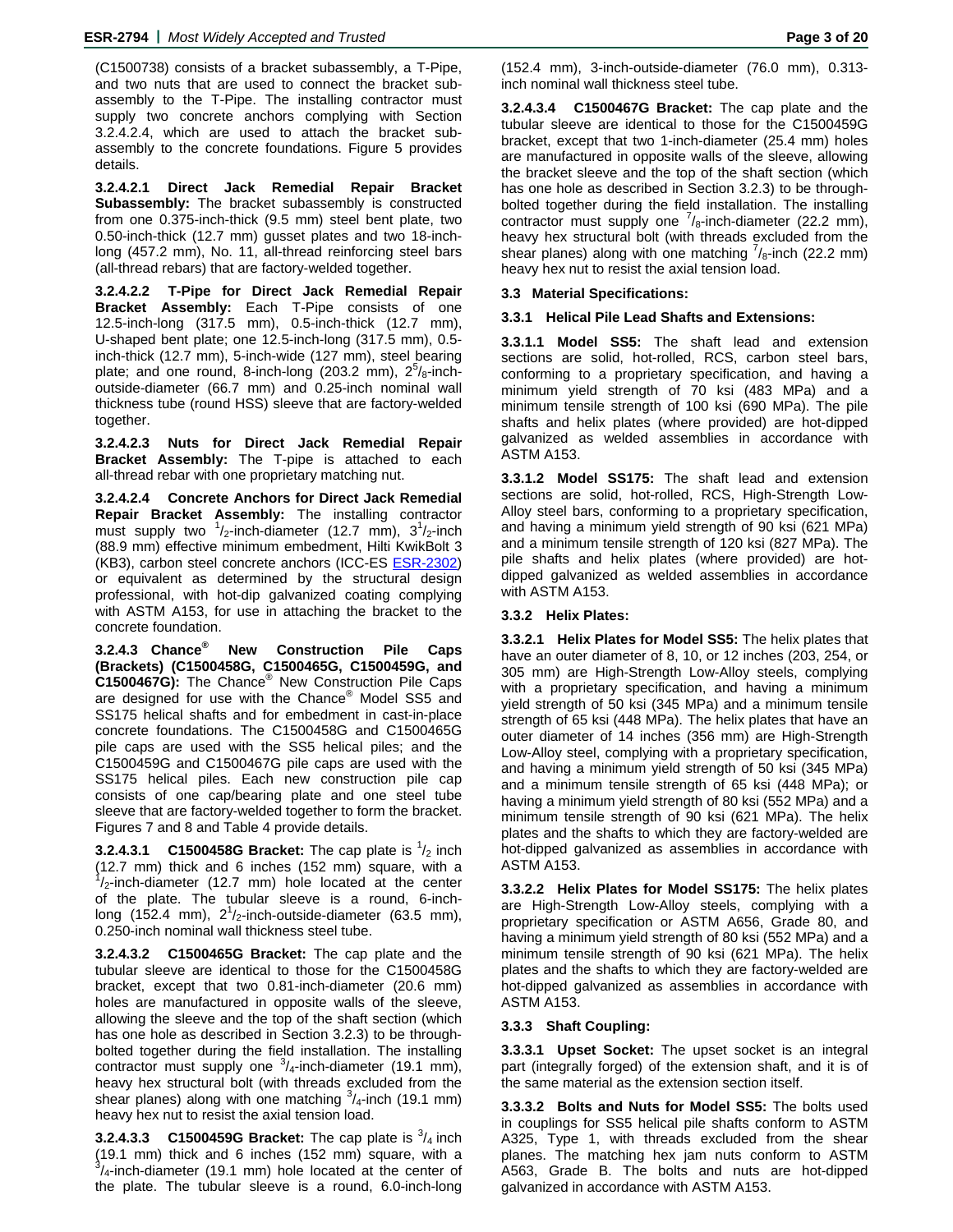**3.3.3.3 Bolts and Nuts for Model SS175:** The bolts used in couplings for SS175 helical pile shafts conform to ASTM A193, Grade B7, with threads excluded from the shear planes. The matching hex jam nuts conform to ASTM A563, Grade B. The bolts and nuts are hot-dipped galvanized in accordance with ASTM A153.

#### **3.3.4 Chance® Standard and Heavy Duty Remedial Repair Bracket Assemblies:**

**3.3.4.1 Bracket Subassemblies for Standard Remedial Repair Brackets (C1500121 and C1500299):** The steel bent plates and pipe support arms conform to ASTM A36. Alternatively, the steel bent plates conform to a proprietary specification, and have a minimum yield strength of 50 ksi (345 MPa) and a minimum tensile strength of 65 ksi (448 MPa). The vertical gusset plates and reaction angles conform to a proprietary specification, and have a minimum yield strength of 50 ksi (345 MPa) and a minimum tensile strength of 65 ksi (448 MPa). The welded assembly is hot-dipped galvanized in accordance with ASTM A153.

**3.3.4.2 Bracket Subassemblies for Heavy Duty Remedial Repair Brackets (C1500147):** The components of the bracket subassembly, including the bent plate, gusset plates, reaction angles, pipe support arm and lateral support arm, conform to ASTM A36. The welded assembly is hot-dipped galvanized in accordance with ASTM A153.

**3.3.4.3 T-Pipes for Standard and Heavy Duty Remedial Repair Bracket Assemblies:** For C1500486 T-Pipe, the lifting bolt plate steel conforms to ASTM A500, Grade C; the support tube steel conforms to a proprietary specification and has a minimum yield strength of 50 ksi (345 MPa) and a minimum tensile strength of 58 ksi (400 MPa). For C1500487 T-Pipe, the lifting bolt plate steel conforms to a proprietary specification, and has a minimum yield strength of 90 ksi (620 MPa) and a minimum tensile strength of 120 ksi (827 MPa). The support tube steel conforms to same specification as that of support pipes of the C1500486 T-Pipe. For C1500474 T-Pipe, the lifting bolt plate steel conforms to a proprietary specification, and has a minimum yield strength of 90 ksi (621 MPa) and a minimum tensile strength of 120 ksi (827 MPa). The support tube steel conforms to a proprietary specification, and has a minimum yield strength of 50 ksi (345 MPa) and a minimum tensile strength of 70 ksi (483 MPa). For C1500488 T-Pipe, the lifting bolt plate steel conforms to the same specification as that of the lifting bolt plate of C1500487 T-Pipe. The support tube steel conforms to a proprietary specification, and has a minimum yield strength of 50 ksi (345 MPa) and a minimum tensile strength of 62 ksi (427 MPa). All steel components are hot-dipped galvanized in accordance with ASTM A153.

**3.3.4.4 Structural Fasteners for Standard Remedial Repair Bracket Assemblies (C1500121 and C1500299):**  The bolts used in connecting T-Pipes to reaction angles and bridging the two vertical gusset plates conform to ASTM A325, Type 1. Threads are not excluded from shear planes of the bolt that bridges the two vertical gusset plates. The matching nuts at T-Pipe bolt plates conform to ASTM A563, Grade DH, or ASTM A194, Grade 2H. Flat circular washers conforming to ASTM F436 Type 1 are provided for use between the nuts and the T-Pipe lifting bolt plates. The matching nuts at gusset plates conform to ASTM A563, Grade DH, or ASTM A194, Grade 2H. The bolts, nuts and washers are hot-dipped galvanized in accordance with ASTM A153.

**3.3.4.5 Structural Fasteners for Heavy Duty Remedial Repair Bracket Assembly (C1500147):** The bolts used in

connecting T-Pipes to reaction angles, and bridging the two vertical gusset plates, conform to ASTM A325, Type 1. Threads are not excluded from shear planes of the bolt that bridges the two vertical gusset plates. The matching nuts at T-Pipe lifting bolt plates conform to ASTM A563, Grade DH, or ASTM A194, Grade 2H. The matching nuts at vertical gusset plates conform to ASTM A563, Grade DH, or ASTM A194, Grade 2H. The washers provided for use between the lifting bolt plate and lifting bolt nuts conform to ASTM F436 Type 1. The bolts, nuts and washers are hot-dipped galvanized in accordance with ASTM A153.

#### **3.3.5 Chance® Direct Jack Remedial Repair Bracket Assembly (C1500738)**

**3.3.5.1 Direct Jack Remedial Repair Bracket Sub-Assembly:** The bent plate conforms to a proprietary specification, and has a minimum yield strength of 50 ksi (345 MPa) and a minimum tensile strength of 65 ksi (448 MPa). The gusset plates conform to ASTM A36. The all-thread rebars conform to specifications set forth in the approved quality documentation. The bracket subassemblies are hot-dipped galvanized in accordance with ASTM A153.

**3.3.5.2 T-Pipe for Direct Jack Remedial Repair Bracket Assembly:** The steel of the U-shaped bent plate and the steel bearing plate conform to a proprietary specification, and has a minimum yield strength of 50 ksi (345 MPa) and a minimum tensile strength of 65 ksi (448 MPa). The steel of the tubular sleeve conforms to ASTM A500, Grade B. The T-Pipes are hot-dipped galvanized in accordance with ASTM A153.

**3.3.5.3 Nuts for Direct Jack Remedial Repair Bracket Assembly:** The hex nuts conform to a specification set forth in the approved quality documentation.

**3.3.6 Chance® New Construction Pile Caps (Brackets):** 

**3.3.6.1 C1500458G and C1500465G:** The cap plates conform to ASTM A572, Grade 50. The tubular sleeves conform to ASTM A513, Type 5, Grade 1026, having a minimum yield strength of 70 ksi (483 MPa) and a minimum tensile strength of 80 ksi (552 MPa). The brackets are hot-dipped galvanized in accordance with ASTM A153.

**3.3.6.2 C1500459G and C1500467G:** The cap plates conform to ASTM A36. The tubular sleeves conform to ASTM A513, Type 5, Grade 1026, and have a minimum yield strength of 70 ksi (483 MPa) and a minimum tensile strength of 80 ksi (552 MPa). The brackets are hot-dipped galvanized in accordance with ASTM A153.

**3.3.6.3 Structural Fasteners for C1500465G and C1500467G Tension Applications:** The structural bolts must conform to ASTM A325, Type 1. The matching nut must conform to A 563, Grade DH, or ASTM A194, Grade 2H. The bolts and nuts must be hot-dipped galvanized in accordance with ASTM A153.

#### **4.0 DESIGN AND INSTALLATION**

### **4.1 Design:**

**4.1.1 General:** Engineering calculations (analysis and design) and drawings, prepared by a registered design professional, must be submitted to and approved by the code official for each project, and must be based on accepted engineering principles, as described in IBC Section 1604.4, and must conform to Section 1810 of the 2012 and 2009 IBC (Section 1808 of the 2006 IBC). The engineering analysis must address helical foundation system performance related to structural and geotechnical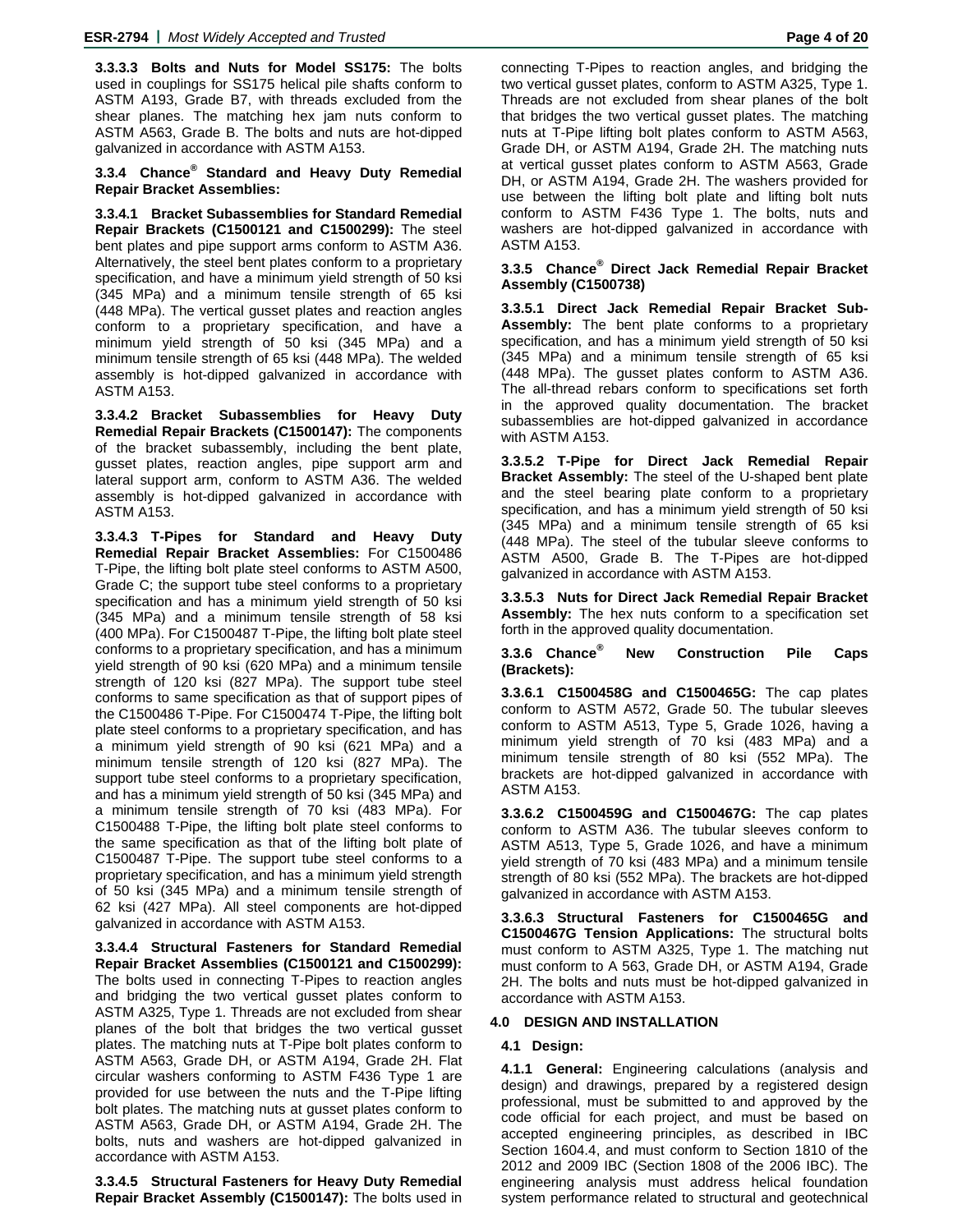requirements. The calculations must address the ability (considering strength and stiffness) of the supported foundation and structure to transmit the applied loads to the helical foundation system and the ability of the helical piles and surrounding soils to support the loads applied by the supported foundation and structure. The design method for the steel components is either the Load and Resistance Factor Design (LRFD), or the Allowable Strength Design (ASD), described in IBC Section 1602 and AISC 360 Section B3. The design method for the concrete components is the Strength Design (also called LRFD) described in IBC Section 1602 and ACI 318. The design method for soils is the ASD prescribed in IBC Sections 1801.2 and 1602.

The structural analysis must consider all applicable internal forces (axial forces, shears, bending moments and torsional moments, if applicable) due to applied loads, eccentricity between applied loads and reactions acting on the pile-supported structure, the forces/moments exerted on the concrete foundations by the Chance® connection brackets, and the design span(s) between helical foundations. Chance<sup>®</sup> remedial repair brackets entail eccentric connection to the pile-supported structure. The effects of this eccentricity can be divided into two components: bracket eccentricity and structural eccentricity. The structural eccentricity relates to the offset distance between the applied loads and the reactions, including reactions from the brackets acting on the pilesupported structure. The bracket eccentricity is resisted by the pile shaft, the bracket, the connection between the shaft and the bracket, and the connection between the bracket and the pile-supported structure. The effects of the bracket eccentricity have been evaluated in this report. The forces exerted by the remedial brackets on the supported structures at the brackets' allowable load ratings are described in Figure 9 and in Tables 17 through 22. The actual forces exerted on supported foundations will depend on the load actually supported by the helical pile. For loads less than a bracket's allowable load rating, the forces exerted on the supported foundations may be calculated by scaling down in proportion to the supported load. Chance® new construction pile caps exert a force and in some cases may be allowed to exert a moment on the footing or grade beam in which they are embedded. The force is equal in magnitude and opposite in direction to the force in the pile. A small lateral force is developed at the pile cap embedment if the pile shaft is not perfectly plumb but within the permitted inclination from vertical of  $\pm 1^{\circ}$ . The lateral shear is equal to  $sin(1^{\circ})$  or 0.0175 x the axial force exerted on the pile by the foundation. The allowable moment is zero for pile caps used with either type SS5 or type SS175 helical piles embedded in soft soil under all conditions of concrete strength and pile head fixity. For pile caps sufficiently embedded in concrete to provide a fixed head condition (see Figure 8) and embedded in firm soils only, the allowable moments for SS5 helical piles (based on interaction of combined flexural and axial compression force only), at the pile caps' allowable strength ratings (ASD level), are 14.20 kip-in (1603 N-m) in 2,500 psi (17.2 MPa) concrete, 13.55 kip-in (1530 N-m) in 3,000 psi (20.7 MPa) concrete and 12.27 kip-in (1385 N-m) in 4,000 psi (27.6 MPa) concrete**.** For pile caps used with SS175 helical piles under the same fixed-head and firmsoil conditions, the allowable moments (based on interaction of combined flexural and axial compression force only) at the pile caps' allowable strength ratings are 36.14 kip-in (4080 N-m) in 2,500 psi (17.2MPa) concrete, 27.82 kip-in (3141 N-m) in 3,000 psi (20.7 MPa) concrete and 24.61 kip-in (2778 N-m) in 4,000 psi (27.6 MPa) concrete. The effects of the structural eccentricity, including the reactions (forces and moments) exerted by

the bracket to the pile-supported structures, vary with application, and must be included in the structural analysis by a registered design professional. The result of this analysis and the structural capacities must be used to select a helical foundation system.

The minimum pile embedment into soil for various loading conditions must be determined based on the most stringent requirements of the following: engineering analysis; tested conditions and specified minimum pile embedment described in this report; the site-specific geotechnical investigation report; and site-specific load tests, if applicable.

The strengths (capacities) of the Chance<sup>®</sup> helical foundation components (bracket, shaft, helix and soil), including nominal strength, LRFD strength and ASD allowable strength, as described in IBC Section 1602 and AISC 360 Section B3, are included in this evaluation report. The bracket capacities are listed in Tables 10 through 16; shaft capacities are listed in Tables 6 through 9; helix capacities are listed in Table 5; and soil capacities are described in Section 4.1.5, below.

The geotechnical analysis must address the suitability of the helical foundation system for the specific project. It must also address the center-to-center spacing of the helical pile, considering both effects on the supported foundation and structure and group effects on the pile-soil capacity. The analysis must include estimates of the axial tension and/or compression capacities of the helical piles, whatever is relevant for the project, and the expected total and differential foundation movements due to single pile or pile group, as applicable.

A written report of the geotechnical investigation must be submitted to the code official as part of the required submittal documents, prescribed in Section 107 under the 2012 and 2009 IBC (Section 106 of the 2006 IBC), at the time of the permit application. The geotechnical report must include, but not be limited to, the following information:

- 1. A plot showing the location of the soil investigation.
- 2. A complete record of the soil boring and penetration test logs and soil samples.
- 3. A record of soil profile.
- 4. Information on groundwater table, frost depth and corrosion-related parameters, as described in Section 5.5 of this report.
- 5. Soil properties, including those affecting the design such as support conditions of the piles.
- 6. Soil design parameters, such as shear strength parameters as required by Section 4.1.5; soil deformation parameters; and relative pile support conditions as defined in Section 1810.2.1 of the 2012 and 2009 IBC (Section 1808.2.9 of the 2006 IBC).
- 7. Recommendations for design criteria, including but not limited to: mitigations of effects of differential settlement and varying soil strength; and effects of adjacent loads.
- 8. Field inspection and reporting procedures (to include procedures for verification of the installed bearing capacity when required).
- 9. Load test requirements.
- 10. Any questionable soil characteristics and special design provisions, as necessary.

**4.1.2 Bracket Capacity (P1):** For the concrete footing, the localized limit state of the bracket's concrete bearing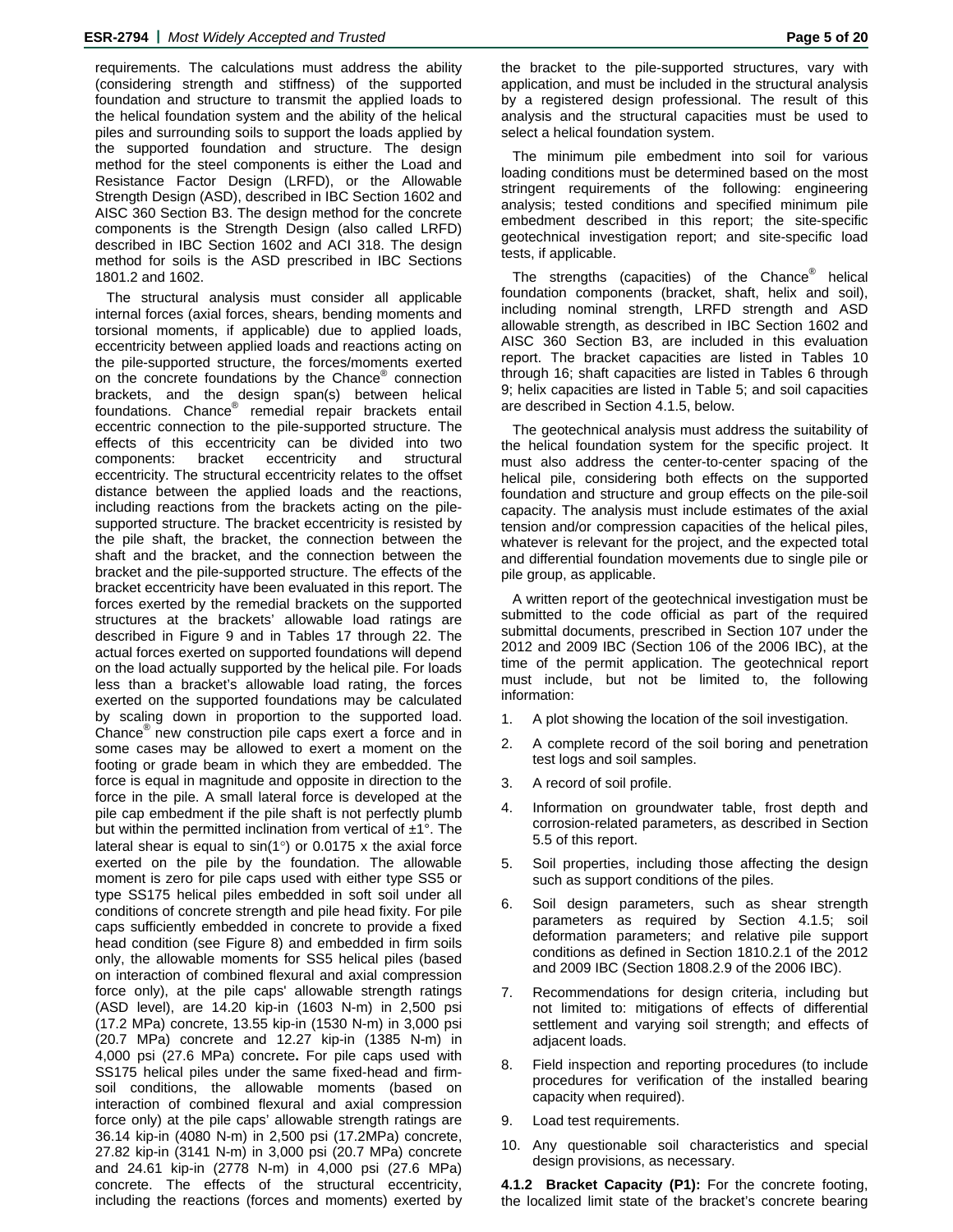and those limit states described in ACI 318 Appendix D for concrete anchors in tension (such as concrete breakout and pullout), have been evaluated in this evaluation report. All other limit states related to the concrete foundation, such as those limit states described in ACI 318 Appendix D for anchors in shear (such as concrete breakout and pry-out), punching (two-way) shear, beam (one-way) shear, and flexural (bending) related limit states, and all limit states related to bending moment transfer among pile shaft/new construction pile cap/and concrete footing, have not been evaluated in this evaluation report. The concrete foundation and interaction of pile shaft, new construction pile cap and concrete footing for moment transfer, as applicable, must be designed and justified to the satisfaction of the code official, with due consideration to all applicable limit states and the direction and eccentricity of applied loads, including reactions provided by the brackets, acting on the concrete foundation. Refer to Tables 10, 11, and 12 for repair bracket capacities; and Tables 13, 14, 15 and 16 for new construction pile cap capacities.

**4.1.3 Shaft Capacity (P2):** The top of shafts must be braced as prescribed in Section 1810.2.2 of the 2012 and 2009 IBC (Section 1808.2.5 of the 2006 IBC), and the supported foundation structures such as concrete footings and concrete pile caps are assumed to be adequately braced such that the supported foundation structures provide lateral stability for the pile systems. In accordance with Section 1810.2.1 of the 2012 and 2009 IBC (Section 1808.2.9 of the 2006 IBC), any soil other than fluid soil must be deemed to afford sufficient lateral support to prevent buckling of the systems that are braced, and the unbraced length is defined as the length of piles that is standing in air, water or in fluid soils plus an additional 5 feet (1524 mm) when embedded into firm soil or an additional 10 feet (3048 mm) when embedded into soft soil. Firm soil must be defined as any soil with a Standard Penetration Test blow count of five or greater. Soft soil must be defined as any soil with a Standard Penetration Test blow count greater than zero and less than five. Fluid soils must be defined as any soil with a Standard Penetration Test blow count of zero [weight of hammer (WOH) or weight of rods (WOR)]. Standard Penetration Test blow count must be determined in accordance with ASTM D1586. The shaft capacity of the helical foundation systems in air, water or fluid soils is not addressed in Tables 6, 7, 8 and 9, and must be determined by a registered design professional.

For purposes of this report, shaft support conditions for resisting axial compressive loads are classified into the following two categories: (1) Fixed Condition, where the top of the pile/bracket is fully restrained against rotation and translation by the concrete foundation; (2) and Pinned Condition, where the top of the pile/bracket is fully restrained against translation, but not against rotation, by the concrete foundation. For both conditions, no portion of the pile may stand in air, water or fluid soils; the top of piles must be braced in accordance with Section 1810.2.2 of the 2012 and 2009 IBC (Section 1808.2.5 of the 2006 IBC) as noted above; and piles must be embedded at least 5 feet (1524 mm) into stiff soil, and 10 feet (3048 mm) into soft soil. See Tables 6, 7, 8 and 9 for shaft capacities.

**4.1.4 Helix Plate Capacity (P3):** The helix compression and tension load capacities (P3) are listed in Table 5. For helical piles with more than one helix, the allowable helix capacity, P3, for the helical foundation system, may be taken as the sum of the least allowable capacity of each individual helix.

**4.1.5 Soil Capacity (P4):** The design axial compressive and tensile load capacities of helical piles based on soil resistance (P4) must be determined by a registered design professional in accordance with a site-specific geotechnical report, as described in Section 4.1.1, combined with the individual helix bearing method (Method 1), or from field loading tests conducted under the supervision of a registered design professional (Method 2). For either Method 1 or Method 2, the predicted axial load capacities must be confirmed during the site-specific production installation, such that the axial load capacities predicted by the torque correlation method must be equal to or greater than that predicted by Method 1 or 2, described above.

With the individual helix bearing method, the total nominal axial load capacity of the helical pile is determined as the sum of the individual areas of the helical bearing plates times the ultimate bearing capacities of the soil or rock comprising the respective bearing strata for the plates, as follows:

$$
Q_{\text{tot}} = \Sigma(A_h q_u) \tag{Equation 1}
$$

where:

- $Q_{\text{tot}}$  = predicted nominal axial tensile or compressive capacity of the helical pile, lbf (N).
- $A_h$  = area of an individual helix bearing plate, in.<sup>2</sup>  $\rm (mm^2)$ .
- $q_u$  = ultimate unit bearing capacity of the soil or rock comprising the bearing stratum for the individual helix bearing plate, psi (MPa).

The unit bearing capacity of the bearing stratum for each helix plate is calculated using the bearing capacity equation for deep foundations as follows:

$$
q_u = cN_c + q'N_q
$$
 (Equation 2)

where:

- c = undrained shear strength parameter, considering the effect of soil disturbance due to the helix pile installations, psi (MPa).
- $N_c$  = bearing capacity factor.
- q' = effective overburden pressure at helix plate founding depth, psi (MPa).
- $N_q$  = bearing capacity factor.

The bearing capacity factors  $N_c$  and  $N_q$  and the undrained shear strength of soils must be taken from the site-specific geotechnical report.

The design allowable axial load must be determined by dividing the total ultimate axial load capacity predicted by either Method 1 or 2, above, by a safety factor of at least 2.

The Foundation Design Documentation (see Section 4.1.8) must include documentation of the derivation of the design allowable capacity and the minimum effective torsional resistance pile termination criterion, derived using the torque correlation method. With the torque correlation method, the total ultimate axial load capacity of the helical pile is predicted as follows:

$$
Q_{ult} = K_t T
$$
 (Equation 3)

$$
Q_{all} = 0.5 Q_{ult}
$$
 (Equation 4)

where:

 $Q_{ult}$  = Ultimate axial tensile or compressive capacity (lbf or N) of the helical pile, which must be limited to the following maximum values: 55.9 kips (248.6 kN) for SS5 helical piles in tension; 62.7 kips (278.9 kN) for SS175 helical piles in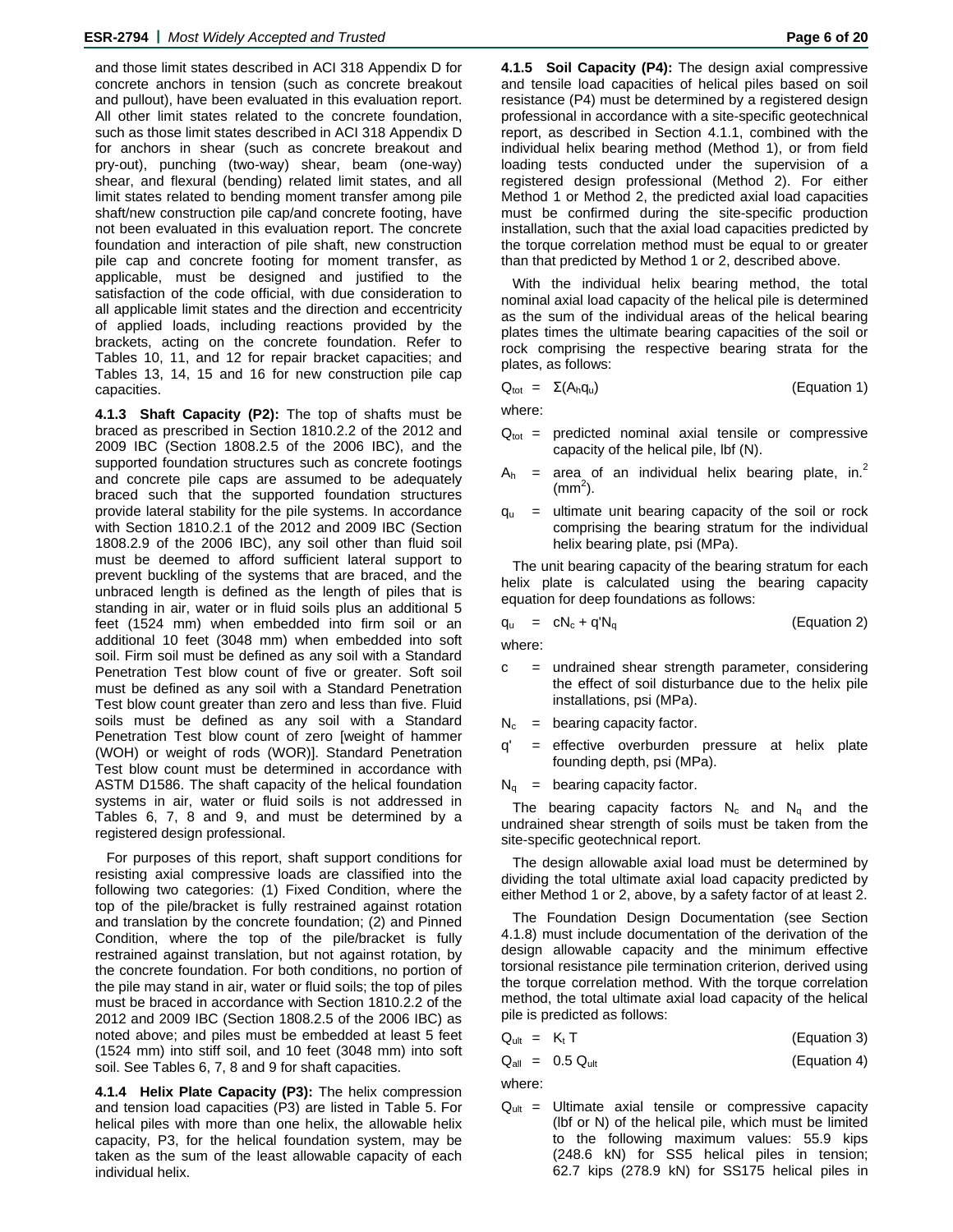compression; 57.4 kips (255.3 kN) for SS175 helical piles in tension.

 $Q_{all}$  = Allowable axial tensile or compressive capacity (lbf or N), which must be limited to the following maximum values: 27.9 kips (124.1 kN) for SS5 helical piles in tension; 31.4 kips (139.4 kN) for SS175 helical piles in compression; 28.7 kips (127.7 kN) for SS175 helical piles in tension.

Capacity limitations for  $Q_{ult}$  and  $Q_{all}$  described in this Section 4.1.5 are based on axial verification tests conducted on single-helix helical piles. Torque correlation predicted capacities of multi-helix helical piles above these limitations are outside the scope of this evaluation report and are subject to approval of the code official, the approval being based upon submission of justifying evidence in accordance with the code by a registered design professional.

- $K_t$  = Torque correlation factor of 10 ft<sup>-1</sup> (32.8 m<sup>-1</sup>) for the Chance® Model SS5 (1.5-inch) and SS175 (1.75-inch) square shafts.
- $T =$  Effective torsional resistance, which is defined as follows: For single-helix piles supporting axial compression loads, it is the installation torque measured when the pile reaches its final tip embedment; for all piles supporting axial tension loads and for multi-helix piles supporting axial compression loads, it is the average of the last three installation torque measurements. Such measurements must be made at 1-foot (305 mm) increments of tip embedment as the lead helix moves from a position, which is 2 feet (710 mm) prior to the final tip embedment, to the final tip embedment, in lbf-ft or N-m.The minimum effective torsional resistance pile termination criterion is calculated as:

 $T_{req}$  = F.S. x Q<sub>all</sub>/K<sub>t</sub> (Equation 5)

where:

- $T_{\text{rea}}$  = minimum effective torsional resistance pile termination criterion, in lbf-ft or N-m.
- F.S. = an appropriate factor of safety for the project, not less than 2.0.

**4.1.6 Foundation System:** The overall allowable capacity of the Chance® helical foundation system (in tension and compression) depends upon the analysis of interaction of brackets, shafts, helical plates and soils, and must be the lowest value of P1 (bracket capacity), P2 (shaft capacity), P3 (helical bearing plate capacity) and P4 (allowable soil capacity). In addition, the overall allowable capacity must be limited to no more than 60 kips (266.9 kN) as required by Section 3.8 of AC358. The maximum nominal strength of 100 kips and maximum LRFD design strength of 90 kips (400.3 kN) listed in Tables 6, 8, 10, 11, 13 and 14 are consistent with this 60 kips (266.9 kN) limitation. Those nominal and LRFD design strength limits correspond to a safety factor,  $\Omega$ , of 1.67 and a resistance factor,  $\phi$ , of 0.90.

Under the 2012 and 2009 IBC, the additional requirements described in this paragraph must be satisfied. For all design methods permitted under Section 4.1.1 of this report, the allowable axial compressive and tensile load of the helical pile system must be based on the least of the following conditions in accordance with 2012 and 2009 IBC Section 1810.3.3.1.9:

• Allowable load predicted by the individual helix bearing method (or Method 1) described in Section 4.1.5 of this report.

- Allowable load predicted by the torque correlation method described in Section 4.1.5 of this report.
- Allowable load predicted by dividing the ultimate capacity determined from load tests (Method 2 described in Section 4.1.5) by a safety factor of at least 2.0. This allowable load will be determined by a registered design professional for each site-specific condition.
- Allowable capacities of the shaft and shaft couplings. See Section 4.1.3 of this report.
- Sum of the allowable axial capacity of helical bearing plates affixed to the pile shaft. See Section 4.1.4 of this report.
- Allowable axial load capacity of the bracket. See Section 4.1.2 of this report.

**4.1.7 Settlement Analysis:** The pile head vertical movement at allowable load of a Chance® helical pile may be estimated as the sum of the following: the movement at helix plates due to soil deformation and helix plate deflection, and the shaft elastic shortening or lengthening. The corresponding equation is described below:

 $\Delta_{\text{total}} = \Delta_{\text{helix}} + \Delta_{\text{shaff}}$  (Equation 6)

where:

 $\Delta_{\text{total}}$  = Total pile head vertical movement, in. (mm).

 $\Delta_{helix}$  = Movement of helix plates within soil, in. (mm).

 $\Delta_{\text{shaff}}$  = Shaft elastic shortening/lengthening, in. (mm).

The reliability of foundation system capacity and settlement predictions may be improved by performing fullscale field tests at the construction site using piles of same configuration as the intended production piles.

**4.1.7.1 Shaft Elastic Shortening and Lengthening:**  Elastic shortening or lengthening of a Chance<sup>®</sup> SS5 or SS175 shaft may be a significant contributor to overall pile head movement under load for long piles. For loads up to and including the allowable load limits found in the tables of this report, the length change can be estimated as :

 $\Delta_{\text{shaff}}$  = P L/(A E) (Equation 7)

where:

- $\Delta_{\text{shaff}}$  = Length change of shaft resulting from elastic shortening or lengthening, in (mm).
- $P =$  applied axial load, lbf (N).
- $L =$  effective length of the shaft, in. (mm).
- A = cross-sectional area of the shaft, see Table 1, in.<sup>2</sup>  $\rm (mm^2).$
- $E =$  Young's modulus of the shaft, may be taken as 29, 000 ksi (200 000 MPa).

The effective length of the shaft, L, may be approximated as the average of the distances from the point of load application to each helix plate.

**4.1.7.2 Helix Movement:** The evaluation of helix movement due to helix deformation, soil deformation, and the helix-soil interaction, is beyond the scope of this evaluation report. It is recommended that the user of this report consult with the helical pile manufacturer (Hubbell Power Systems, Inc.).

**4.1.8 Foundation Design Documentation:** The foundation design documentation, which is a part of the approved construction documents and prepared by a registered design professional, must include at least the following for each pile placement: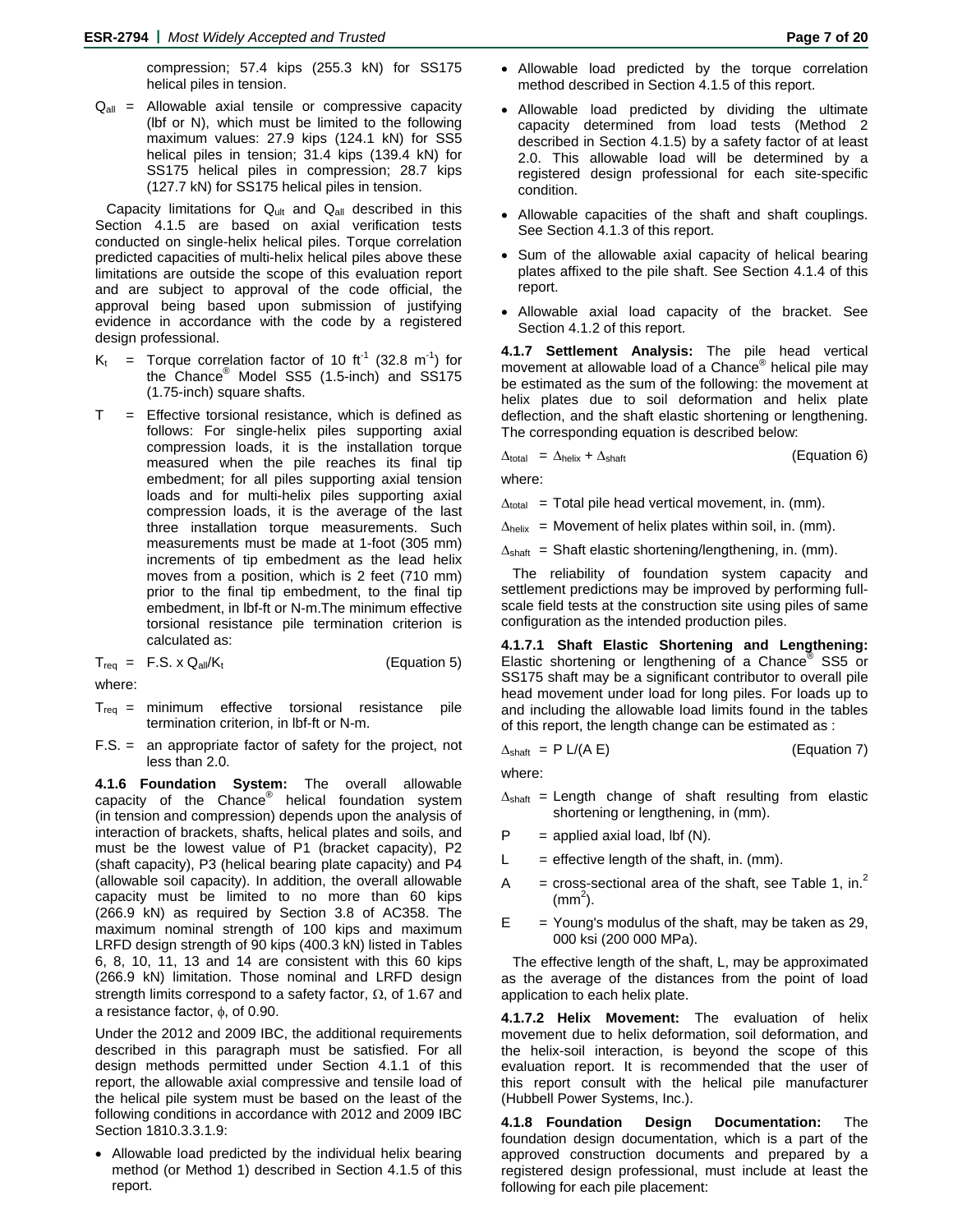- 1. The manufacturer, helical pile configuration and catalog numbers of structural attachment bracket/ T-Pipe assembly or pile cap, as appropriate.
- 2. Minimum pile tip embedment and minimum effective torsional resistance termination criteria. There must be an explanation that the minimum effective torsional resistance is to be calculated as one of the following:
	- a. The final torsional resistance for single-helix piles loaded in compression.
	- b. The average of the last three torsional resistance readings taken at 1-foot (305 mm) tip embedment intervals, starting 2 feet (710 mm) prior to the final tip embedment, for all piles loaded in tension and for multi-helix piles loaded in compression.
- 3. Maximum pile tip embedment, if appropriate.
- 4. Construction details for bracket connections to structures, prescriptively specifying at least the following (as applicable):
	- a. Type and condition of the structure to be supported.
	- b. Bracing. Bracing in compliance with IBC Section 1810.2.2 of the 2012 and 2009 IBC (Section 1808.2.5 of the 2006 IBC) is required for all structures to be supported by Chance<sup>®</sup> Remedial Repair Brackets or New Construction Pile Caps.
	- c. Surface preparation.
	- d. Drill holes, bolts and washer plates.
	- e. Field welding.
	- f. Edge distance.
	- g. Concrete reinforcement.
	- h. Leveling grout.
	- i. The permissible angles of inclination for installation for the helical pile foundation systems (shafts and brackets) are  $3^\circ \pm 1^\circ$  for Remedial Repair Brackets;  $2^{\circ} \pm 1^{\circ}$  for Direct Jack Brackets; and  $0^{\circ}$  ± 1° (or aligned with vertical) for New Construction Pile Caps.
- 5. Construction details must also indicate that materials with different corrosion protection coatings must not be combined in the same system and that the helical foundation systems must not be placed in electrical contact with structural steel, reinforcing steel or any other metal building components.

#### **4.2 Installation:**

#### **4.2.1 General:**

- 1. The Chance<sup>®</sup> helical foundation systems must be installed in accordance with this section (Section 4.2), 2012 and 2009 IBC Section 1810.4.11, site-specific approved construction documents (engineering drawings and specifications), and the manufacturer's written installation instructions. In case of conflict, the most stringent governs.
- 2. The Chance<sup>®</sup> helical foundation systems must be installed by Hubbell Power Systems trained and certified installers. (At least one member of the installation crew must hold a current certification for basic training conducted by Hubbell Power Systems personnel.)
- 3. The helical piles are typically installed using portable or machine-mounted rotary hydraulic motors capable

of exerting a torsional moment at least 10 percent higher than the maximum installation torque reported in Tables 7 and 9 for the pile model being installed and an axial force (crowd) sufficient to cause the pile to penetrate the earth at a rate of approximately 3 inches (76.2 mm) per revolution. In addition, equipment capable of measuring the torsional resistance experienced by the pile during installation to an accuracy of  $\pm 10$  percent of the minimum effective torsional resistance termination criterion specified in the Foundation Design Documentation (see Section 4.1.8) must be utilized for installation quality control. The foundation piles must be aligned both vertically and horizontally as specified in the approved plans.

- 4. The helical piles must be installed in a continuous manner with the pile advancing at a rate equal to at least 2.5 inches (64 mm) per revolution at the time of final torque measurement. Installation speeds must be limited to less than 25 revolutions per minute (rpm).
- 5. The foundation piles must be installed to the minimum pile tip embedment specified in the approved construction documents, including the Foundation Design Documentation. For tension applications, as a minimum, the pile must be installed such that the minimum depth from the ground surface to the uppermost helix is 12D, where D is the diameter of the largest helix.
- 6. The helical piles must be located in accordance with the approved plans and specifications.

#### **4.2.2 Detailed Installation Procedures:**

- 1. The drive tools (Kelly bar adapter, in-line torque indicator, if any, and pile drive adapter) must be assembled in accordance with the published instructions, and the drive tool assembly must be attached to the Kelly bar (if any) or the output shaft of the torque motor.
- 2. The pile lead section must be pinned into the drive adapter and must be secured with the coil-lock ring. Only Chance® bent-arm pins and coil lock rings can be used for this purpose. Replacement pins and coillock rings are available from Hubbell Power Systems and its distributors.
- 3. The tip of the lead section must be placed in the proper location according to the approved plans and specifications.
- 4. The torque motor must be activated to begin installation.
- 5. The piles' maximum installation torque rating must not be exceeded during the pile installations.
- 6. The installation must be stopped when the top of the lead section nears ground level.
- 7. If extension sections with helix plate(s) are to be used, they must be added in proper sequence in accordance with the approved foundation plans. All coupling nuts must be tightened so the bolts achieve a snug-tight condition as defined in Section J3 of AISC 360 (as a minimum, nuts must be tightened to one-quarter turn beyond hand-tight condition).
- 8. The inclination angles must be in accordance with item 4i of Section 4.1.8 of this report.
- 9. The installation must be continued, using extensions without helix plates as necessary, until the minimum tip embedment and the minimum effective torsional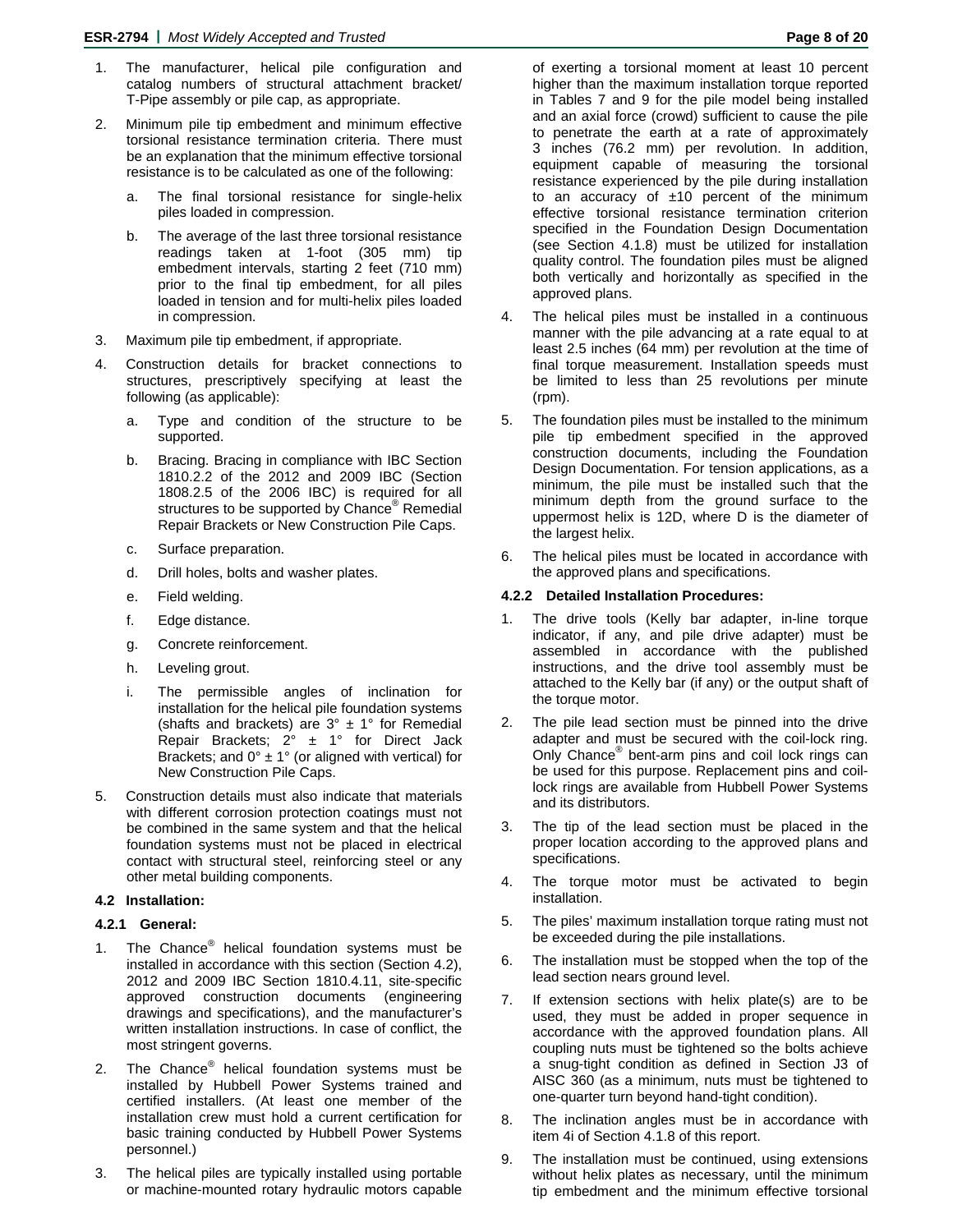resistance specified in the foundation plans are both met, unless one of the issues listed in Section 4.3, item 12, is encountered. All coupling nuts must be tightened per step 7 of this Section (Section 4.2.2).

10. The remedial repair foundation bracket or new construction pile cap must be installed per the manufacturer's published instructions and Section 4.2.4 or 4.2.5, respectively.

#### **4.2.3 Field Quality Control Requirements:**

- 1. A torque indicator that has been calibrated within the previous 12 months must be used for pile installation. Torque indicators which utilize a correlation between torsional resistance and hydraulic pressure(s) in the system supplying the torque motor must have been calibrated with the system that is used to make the production installations.
- 2. Rotational speed between 5 and 25 rpm must be maintained.
- 3. Axial thrust ("crowd") must be maintained in order to keep the pile moving between  $2^1/z$  and  $3^1/z$  inches (64 and 88.9 mm) per revolution. It is especially important that this pile moving speed be maintained whenever torsional resistance readings are being taken.
- 4. Alignment of the pile, drive tooling, Kelly bar (if any) and torque motor must be maintained to avoid inducing bending moments into the pile shaft.
- 5. Torsional resistance must be monitored during the entire installation operation. The pile's maximum installation torque rating must not be exceeded.
- 6. Extension sections with helix plate(s) (if any) must be added in the proper sequence in accordance with the foundation plans.
- 7. Torsional resistance must be recorded in embedment increments no greater than 5 feet (1524 mm) during the entire installation and just before the installation is terminated.
- 8. When installing single-helix piles that will be loaded in tension and all multi-helix piles, torsional resistance must be recorded at final tip embedment minus 2 feet (710 mm) and final embedment minus 1 foot (305 mm), in addition to the resistance at final embedment.
- 9. The tip embedment and torsional resistance readings must be verified to meet or exceed the specified termination criteria before terminating installation.
- 10. For single-helix compression piles, the final torsional resistance reading must be equal to or exceed the specified minimum.
- 11. For multi-helix piles, the average of the final three torsional resistance readings must be equal to or exceed the specified minimum.

#### **4.2.4 Helical Piles with Remedial Repair Brackets (C1500121, C1500299, C1500147 and C1500738) Installation:**

1. An area at each location adjacent to the building foundation must be excavated to expose the footing, grade beam, stem wall or column. For the C1500121 and C1500299 brackets, the width of the exposed area should be at least 18 inches (457 mm) and should extend 12 inches (305 mm) below the bottom of the footing or grade beam. For the C1500147 bracket, the width of the exposed area should be at least 22 inches (559 mm) and should extend 22 inches (509 mm) below the bottom of the footing or

grade beam. For the C1500738 bracket, the width of the exposed area should be at least 16 inches (406 mm) and should extend 20 inches (508 mm) below the bottom of the footing or grade beam.

- 2. Soil attached to the bottom of the footing or grade beam must be removed. The footing or grade beam must be prepared by chipping away irregularities from the bottom and side faces. Notching the footing or grade beam is recommended to allow the bracket to mount directly and adjacent to the load-bearing wall/column, but must be performed with the approval of the registered design professional and the code official. The vertical and horizontal surfaces of the footing or grade beam must be flat and reasonably smooth before the bracket is mounted.
- 3. Reinforcing steel within the footing must not be cut without the approval of the registered design professional and the code official.
- The bearing surface of the concrete must be smooth, and free of all soil, debris and loose concrete, so as to provide a firm bearing surface for the repair bracket.
- 5. The bracket to the foundation or grade beam must be connected by means of either two or four concrete anchor bolts described in Section 3.0 of this report. The installation of concrete anchors must be strictly in accordance the ICC-ES evaluation report noted in Section 3.0 of this report.
- 6. The helical pile must be installed in accordance with Sections 4.2.1 through 4.2.3 of this report.
- 7. After the helical pile has been installed, any excess length must be cut off to allow for mounting to the bracket.
- 8. The T-pipe must be placed on the helical pile and must be connected to the bracket with the bolts and nuts provided with the bracket. The nuts must be tightened so the cross bolts achieve a snug-tight condition as defined in Section J3 of AISC 360 (as a minimum, nuts must be tightened to onequarter turn beyond hand-tight condition), and the nuts (for the lifting bolts) must be tightened to onequarter turn beyond hand-tight condition.
- 9. A hydraulic jack must be placed on top of the T-pipe and must be connected to the bracket.
- 10. Lifting or stabilizing of the structure can be done by applying load with the hydraulic jack. Any lifting or stabilizing of the structure must be verified by qualified personnel (a registered design professional) to ensure that no part of the foundation, structure, or helical pile is overstressed.
- 11. Once the foundation has been raised or stabilized, the nuts (for lifting bolts) must be tightened to one-quarter turn beyond hand-tight condition on the bracket bolts to secure the T-pipe and helical pile to the bracket.
- 12. The hydraulic jack must then be removed.
- 13. The excavation must be backfilled with properly compacted soil. Excess soil and debris must be removed.
- 14. The full installation instructions are contained in the training manual available from Hubbell Power Systems or online at the CHANCE University Certification website.

#### **4.2.5 Helical Piles with New Construction Bracket (C1500458G, C1500459G, C1500465G and C1500467G) Installation:**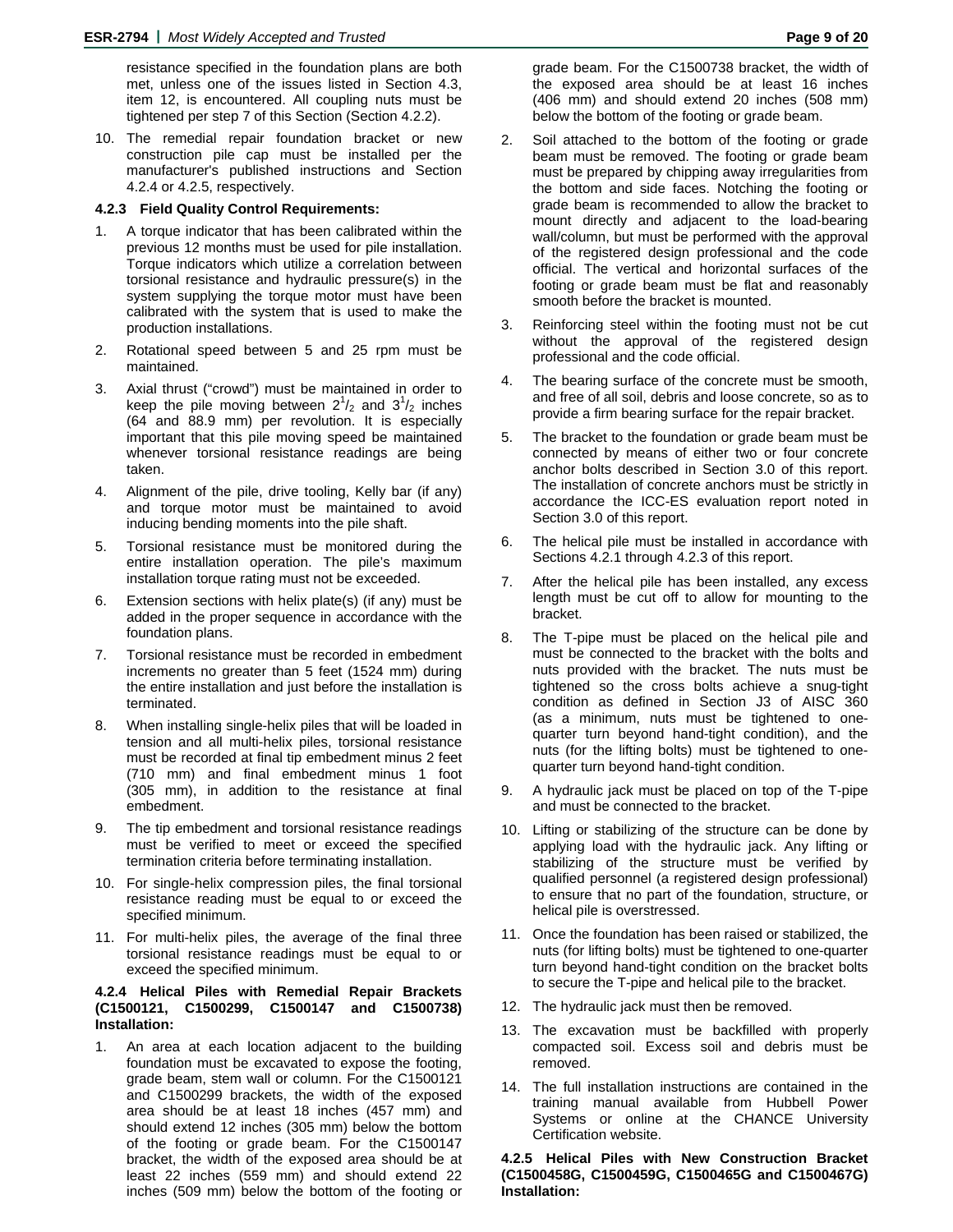- 1. The lead helical section must be installed and successive extensions must be added as needed until the termination criteria (such as torque and depth) prescribed in the Foundation Design Documentation are met and the top of the shaft is at or above the required elevation. If necessary, the pile can be cut off in accordance with the manufacturer's instructions at the required elevation. The minimum embedment depths into the footing or grade beam depicted in Figure 8 must be adhered to.
- 2. The new construction bracket must be placed over the top of the helical pile shaft and must be seated firmly.
- 3. For fixed end condition, the embedment depth into the footing or grade beam must be at least 7.5 inches (1905 mm).
- 4. If the pile is to be used to resist tension forces, the embedment of the new construction bracket into the footing or grade beam as required for resisting tension loads must be determined by a registered design professional, and the bracket must be throughbolted to the helical pile shaft with the bolt and matching nut as specified in Sections 3.2 and 3.3. The nut must be tightened so the bolt achieves snugtight condition as defined in Section J3 of AISC 360 (as a minimum, nuts must be tightened to one-quarter turn beyond hand-tight condition).
- 5. The steel reinforcing bars must be placed and the concrete must be poured according to the approved construction documents.
- 6. All helical pile components must be galvanically isolated from the concrete reinforcing steel and other metal building components.

### **4.3 Special Inspections:**

Special inspections in accordance with Section 1705.9 of the 2012 IBC (Section 1704.10 of the 2009 IBC, and Section 1704.9 of the 2006 IBC) must be performed continuously during installation of the Chance<sup>®</sup> helical foundation system (piles and brackets). Items to be recorded and confirmed by the special inspector must include, but are not necessarily limited to, the following:

- 1. Verification of the product manufacturer and the manufacturer's certification of installers.
- 2. Product configuration and identification (including catalog numbers) for lead sections, extension sections, bracket/T-pipe/Pile cap assemblies, bolts/threaded rods, and nuts and washers as specified in the construction documents and this evaluation report.
- 3. Installation equipment used.
- 4. Written installation procedures.
- 5. Verification that the actual, as-constructed pile tip embedments and effective torsional resistances are within the limits specified in the Foundation Design Documentation.
- 6. Inclination and horizontal position/location of helical piles.
- 7. Tightness of all bolts/threaded rods.
- 8. Verification that the new construction pile cap plate is in full contact with the top of pile shaft.
- 9. Verification of bracket bearing plate contact at the outer corner region of the foundation and absence of cracks in the foundation in the vicinity of the bracket.
- 10. Compliance of the installation with the approved construction documents and this evaluation report.
- 11. Where on-site welding is required, special inspection in accordance with Section 1705.2 of the 2012 IBC (Section 1704.3 of the 2009 and 2006 IBC) must be conducted.
- 12. Both minimum tip embedment and minimum effective torsional resistance termination criteria must be met before installation ceases, unless one of the following issues arises:
	- a. Continuing the installation would pose a safety concern.
	- b. Continuing the installation would cause the maximum installation torque rating of the pile listed in Tables 7 and 9 of this report to be exceeded.
	- c. Continuing the installation would cause the maximum tip embedment limit (if any) to be exceeded.

# **5.0 CONDITIONS OF USE**

The Chance® Model SS5 and SS175 Helical Foundation Systems described in this report comply with, or are suitable alternatives to what is specified in, the codes indicated in Section 1.0 of this report, subject to the following conditions:

- **5.1** The Chance helical foundation systems are manufactured, identified and installed in accordance with this report, the approved construction documents (engineering drawings and specifications), and the manufacturer's written installation instructions, which must be available at the jobsite at all times during installation. In case of conflict, the most stringent requirement governs.
- **5.2** The Chance helical foundation systems have been evaluated for support of structures assigned to Seismic Design Categories A, B and C in accordance with IBC Section 1613. Helical foundation systems that support structures assigned to Seismic Design Category D, E or F, or that are located in Site Class E or F, are outside the scope of this report, and are subject to the approval of the building official based upon submission of a design in accordance with the code by a registered design professional.
- **5.3** Installations of the helical foundation systems are limited to regions of concrete members where analysis indicates no cracking will occur at service load levels.
- **5.4** All brackets (Standard and Heavy Duty Remedial Repair Brackets, Direct Jack Brackets, and New Construction Pile Caps) must be used only to support structures that are laterally braced as defined in Section 1810.2.2 of the 2012 and 2009 IBC (Section 1808.2.5 of the 2006 IBC). Shaft couplings must be located within firm or soft soil as defined in Section 4.1.3. Tables 6 through 15 provide the nominal, LRFD design, and allowable strengths in firm and soft soil.
- **5.5** The helical foundation systems must not be used in conditions that are indicative of potential pile deterioration or corrosion situations as defined by the following: (1) soil resistivity less than 1,000 ohm-cm; (2) soil pH less than 5.5; (3) soils with high organic content; (4) soil sulfate concentrations greater than 1,000 ppm; (5) soils located in a landfill, or (6) soil containing mine waste.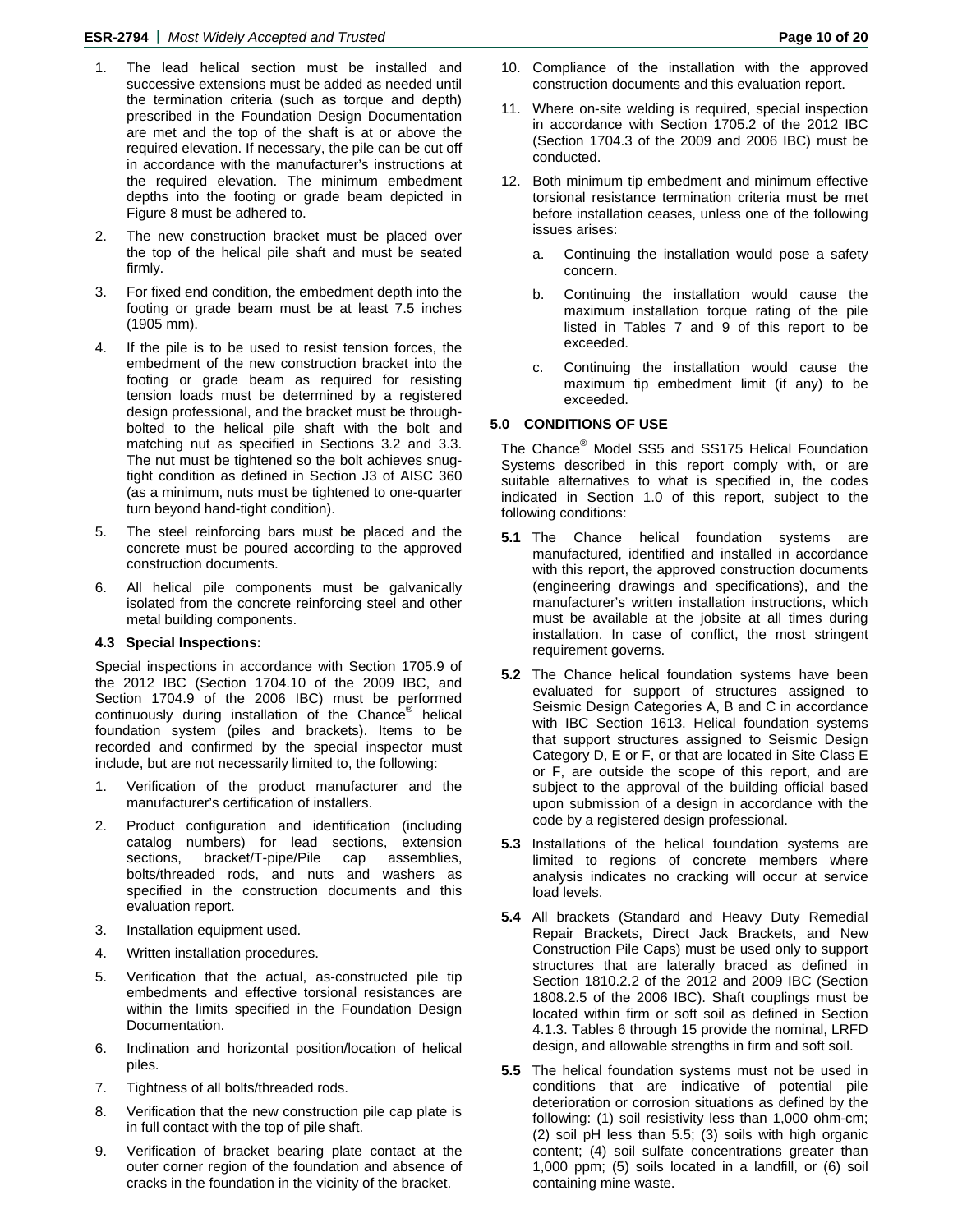- **5.6** Zinc-coated steel and bare steel components must not be combined in the same system. All helical foundation components must be galvanically isolated from concrete reinforcing steel, building structural steel, or any other metal building components.
- **5.7** The new construction helical piles (piles with new construction pile caps) must be installed vertically into the ground with a maximum allowable angle of inclination of  $\pm 1^{\circ}$ . The tops of pile caps must be embedded into the concrete footing with a minimum 4-inch (101.6 mm) vertical embedment and a minimum 4-inch (101.6 mm) side embedment beyond the perimeter of the steel cap plates, except as specifically noted in Section 4.2.5. To comply with requirements found in Section 1810.3.1.3 of the 2012 and 2009 IBC (Section 1808.2.8.8 of the 2006 IBC), the superstructure must be designed to resist the effects of helical pile eccentricity.
- **5.8** The retrofit helical piles must be installed such that the angle of inclination does not exceed  $3^\circ \pm 1^\circ$  for Standard and Heavy Duty Remedial Repair Brackets and 2° ± 1° for Direct Jack Brackets.
- **5.9** Special inspection is provided in accordance with Section 4.3 of this report.
- **5.10** Engineering calculations and drawings, in accordance with recognized engineering principles as described in IBC Section 1604.4, and complying with Section 4.1 of this report, are prepared by a registered design professional and approved by the code official.
- **5.11** The adequacy of the concrete structures that are connected to the Chance brackets must be verified by a registered design professional, in accordance with applicable code provisions such as Chapter 15 of ACI 318 and Chapter 18 of the IBC. Verification is subject to the approval of the code official.
- **5.12** A geotechnical investigation report for each project site must be provided to the code official for approval in accordance with Section 4.1.1 of this report.
- **5.13** When using the alternative basic load combinations prescribed in IBC Section 1605.3.2, the allowable stress increases permitted by material chapters of the IBC or the referenced standards are prohibited.
- **5.14** The minimum helical pile center-to-center spacing is four times the diameter of the largest helical bearing plate. For piles with closer spacing, the pile allowable load reductions due to pile group effects must be included in the geotechnical report described in Section 4.1.1 of this report, and must be considered in the pile design by a registered design professional. Load reductions are subject to the approval of the code official.
- **5.15** See Section 4.2.1, item 5, for the minimum pile tip embedment requirement.
- **5.16** Settlement of helical piles is beyond the scope of this evaluation report and must be determined by a registered design professional as required in Section 1810.2.3 of the 2012 and 2009 IBC (Section 1808.2.12 of the 2006 IBC), and after consultation with Hubbell Power Systems, Inc.
- **5.17** Post-installed concrete anchors, including requirements for installation and inspection, must comply with the applicable ICC-ES evaluation reports noted in Sections 3.2.4.1.4, 3.2.4.1.5 and 3.2.4.2.4 of this report. The anchors must be installed into normalweight concrete.
- **5.18** Requirements set forth in the footnotes of Figure 9 and Tables 6 through 22 must be satisfied.
- **5.19** Evaluation of compliance with Section 1810.3.11.1 of the 2012 and 2009 IBC (Section 1808.2.23.1.1 of the 2006 IBC) for buildings assigned to Seismic Design Category (SDC) C, and with IBC Section 1810.3.6 of the 2012 and 2009 IBC (Section 1808.2.7 of the 2006 IBC) for all buildings, is outside of the scope of this evaluation report. Such compliance must be addressed by a registered design professional for each site, and the work of the design professional is subject to approval by the code official.
- **5.20** The Chance helical foundation systems are manufactured by Hubbell Power Systems, Inc. – Centralia Operations, 210 North Allen Street, Centralia, Missouri 65240; under a quality control program with inspections by ICC-ES.

#### **6.0 EVIDENCE SUBMITTED**

Data in accordance with the ICC-ES Acceptance Criteria for Helical Pile Systems and Devices (AC358), dated June 2013.

#### **7.0 IDENTIFICATION**

The Chance® Model SS5 and SS175 Helical Foundation System components described in this report are identified by labels that include the report holder's name (Hubbell Power Systems, Inc.) and address, the product catalog number and description, the ICC-ES evaluation report number (ESR-2794). Additionally, Model SS-5 and SS175 helical piles are identified by the characters "C4XY" and "C6XY", respectively, and the characters XYYY (where X and Y are alpha-numeric characters) stamped into the shaft and the word "Chance" stamped on the top side of each helix. The Chance® Remedial Repair Brackets and the T-Pipes are stamped with the letter "C".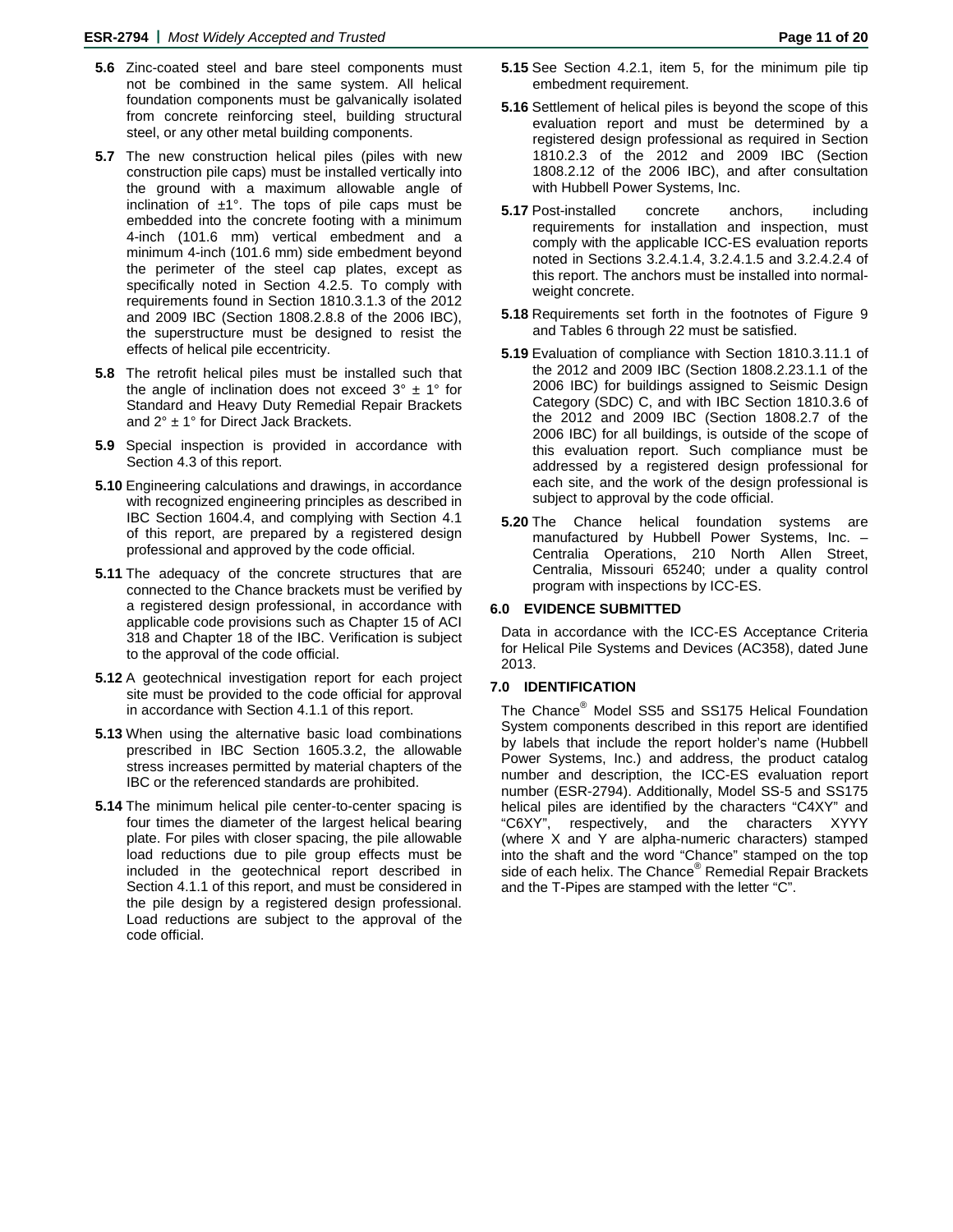

**FIGURE 1—SS5 & SS175 LEAD SECTIONS FIGURE 2—SS5 & SS175 EXTENSION SECTIONS** 



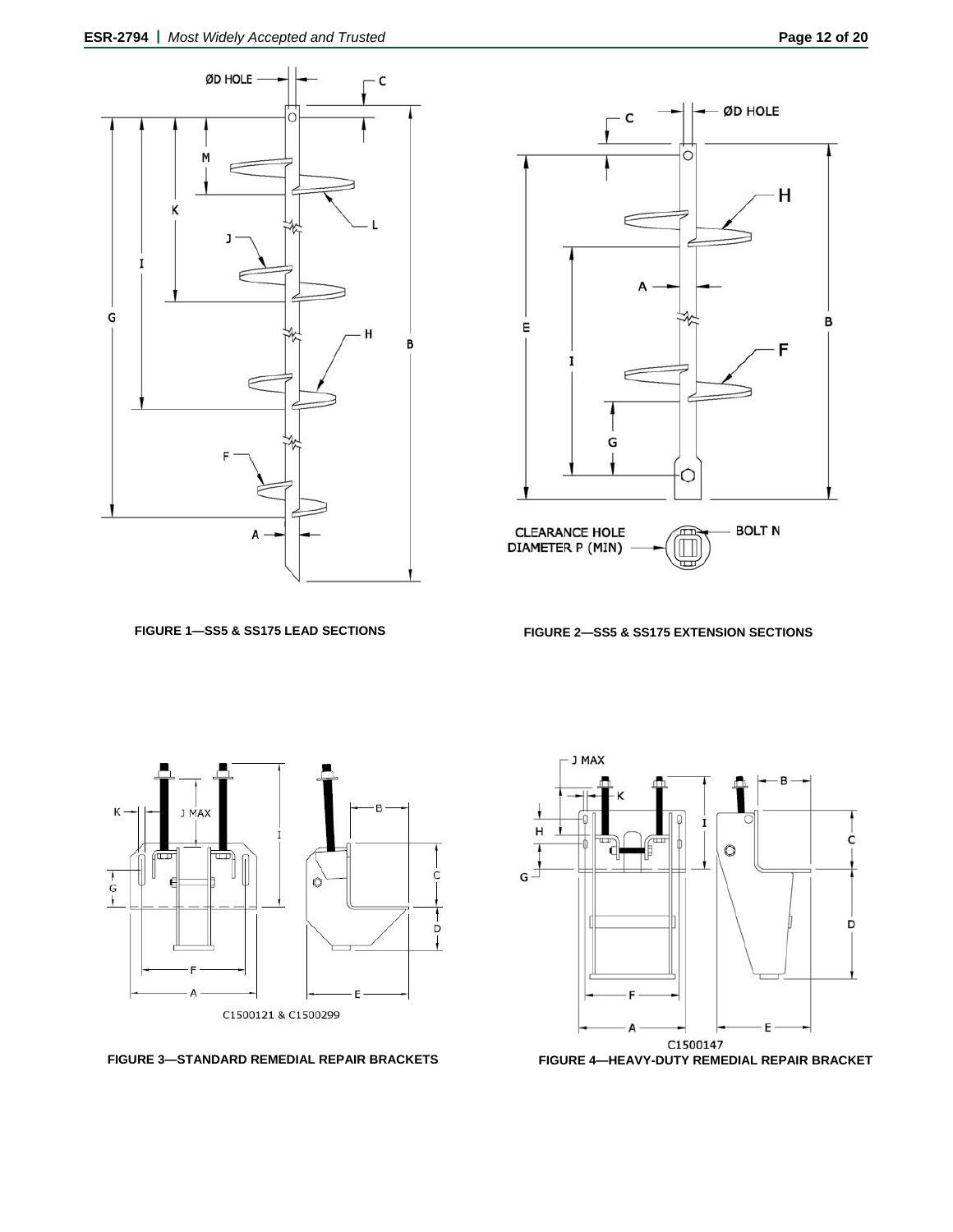



C1500738 **FIGURE 5—DIRECT JACK REMEDIAL REPAIR BRACKET**



**FIGURE 7—NEW CONSTRUCTION PILE CAP**



**FIGURE 9—FORCES APPLIED TO FOUNDATION BY REMEDIAL REPAIR BRACKETS**

**Design Assumptions: The foundation and its interaction with soils beyond the pile excavation is sufficiently rigid to support the inverted corbel action (torsion) due to the "offset" bracket bearing relative to the center of the foundation. Certain project conditions (like "loose" stone/masonry foundation walls) may not comply with this design assumption. The foundation must be able to provide adequate lateral restraint (bracing) for the shaft that is equal to or greater than 0.4 percent of the allowable axial compression load of the pile.** 



**FIGURE 6—T-PIPE FOR STANDARD AND HEAVY-DUTY REMEDIAL REPAIR BRACKETS** 



**FIGURE 8—NEW CONSTRUCTION PILE CAP CONSTRUCTION DETAILS**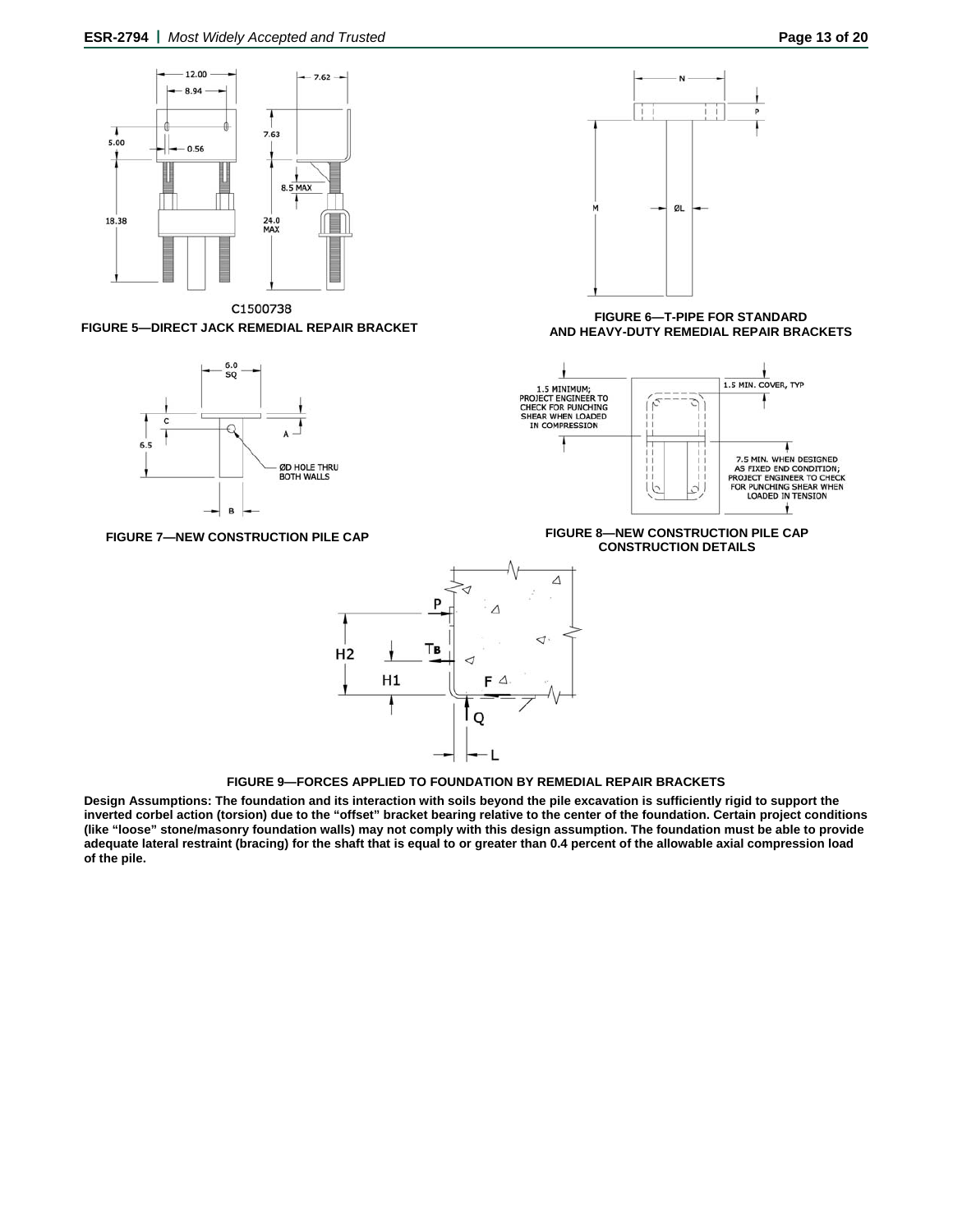| Catalog      |                 | Area     | A    | в               | C              | D    | F               | G                | H               | T                        | J                        | Κ                        | L                        | М                        |
|--------------|-----------------|----------|------|-----------------|----------------|------|-----------------|------------------|-----------------|--------------------------|--------------------------|--------------------------|--------------------------|--------------------------|
| Number       | Model           | $(in^2)$ | (in) | (in)            | (in)           | (in) | (in)            | (in)             | (in)            | (in)                     | (in)                     | (in)                     | (in)                     | (in)                     |
| C1500001     |                 |          |      | 83              |                |      | 8               | $\overline{76}$  | $\blacksquare$  |                          | $\blacksquare$           |                          | $\blacksquare$           | $\blacksquare$           |
| C1500002     |                 |          |      | 60              |                |      | 8               | 53               | $\blacksquare$  | $\blacksquare$           | $\blacksquare$           | $\overline{\phantom{0}}$ | $\blacksquare$           | $\blacksquare$           |
| C1500003     |                 |          |      | 83              |                |      | 10              | 76               | $\sim$          | $\overline{\phantom{a}}$ | $\blacksquare$           | $\blacksquare$           | $\sim$                   | $\blacksquare$           |
| C1500004     |                 |          |      | $\overline{83}$ |                |      | $\overline{12}$ | 76               | $\blacksquare$  | $\blacksquare$           | $\blacksquare$           | $\blacksquare$           | $\blacksquare$           | $\overline{a}$           |
| C1500005     |                 |          |      | 83              |                |      | 14              | 76               | $\blacksquare$  | $\blacksquare$           | $\blacksquare$           | $\blacksquare$           | $\overline{\phantom{a}}$ | $\blacksquare$           |
| C1500006     |                 |          |      | 83              |                |      | 8               | 76               | 10              | 52                       |                          |                          | $\blacksquare$           |                          |
| C1500007     |                 |          |      | 64              |                |      | 8               | 60               | 10              | 37                       | $\overline{12}$          | 7                        | $\blacksquare$           | $\blacksquare$           |
| C1500031     |                 |          |      | 124             |                |      | 8               | 117              | 10              | 93                       | $\sim$                   | $\blacksquare$           | $\overline{\phantom{a}}$ | $\blacksquare$           |
| C1500051     |                 |          |      | 83              |                |      | 10              | 76               | 12              | 47                       | $\blacksquare$           | $\blacksquare$           | $\blacksquare$           | $\blacksquare$           |
| C1500058     |                 |          |      | 60              |                |      | 10              | 53               | $\blacksquare$  | $\blacksquare$           | $\blacksquare$           | $\blacksquare$           | $\overline{\phantom{a}}$ | $\blacksquare$           |
| C1500156     |                 |          |      | 26              |                |      | 8               | 18               | $\sim$          | ÷,                       | $\overline{\phantom{a}}$ |                          | $\blacksquare$           |                          |
| C1500160     |                 |          |      | 37              |                |      | 8               | 33               | 10              | 9                        | $\overline{a}$           |                          | $\blacksquare$           | $\overline{\phantom{a}}$ |
| C1500161     | SS <sub>5</sub> | 2.20     | 1.50 | 43              | 1.09           | 0.81 | 10              | 39               | $\overline{12}$ | 9                        | $\blacksquare$           | $\blacksquare$           | $\overline{\phantom{a}}$ | $\blacksquare$           |
| C1500242     |                 |          |      | 60              |                |      | $\overline{12}$ | $\overline{53}$  | $\omega$        | $\blacksquare$           | $\blacksquare$           | $\blacksquare$           | $\blacksquare$           | $\blacksquare$           |
| C1500243     |                 |          |      | 60              |                |      | 14              | 53               | $\blacksquare$  | $\blacksquare$           | $\blacksquare$           | $\blacksquare$           | $\overline{\phantom{a}}$ | $\overline{\phantom{a}}$ |
| C1500397     |                 |          |      | 83              |                |      | 8               | 76               | 10              | 52                       | 12                       | 22                       | $\sim$                   | $\overline{a}$           |
| C1500398     |                 |          |      | 124             |                |      | 10              | 117              | 12              | 87                       | 14                       | 51                       | $\blacksquare$           | $\blacksquare$           |
| C1500489     |                 |          |      | 83              |                |      | 10              | 76               | 12              | 46                       | 14                       | 10                       | $\overline{\phantom{a}}$ | ۰                        |
| C1500531     |                 |          |      | 124             |                |      | 12              | $\overline{117}$ | $\blacksquare$  | $\blacksquare$           | $\blacksquare$           | $\blacksquare$           | $\blacksquare$           | $\blacksquare$           |
| C15000070302 |                 |          |      | 64              |                |      | 12              | 57               | 14              | 21                       | $\blacksquare$           | $\blacksquare$           | $\blacksquare$           | $\overline{\phantom{a}}$ |
| T1100607     |                 |          |      | 83              | 83<br>83<br>83 |      | $\overline{14}$ | 76               | 14              | 34                       | $\blacksquare$           | $\blacksquare$           | $\blacksquare$           | $\overline{a}$           |
| T1100676     |                 |          |      |                 |                |      | 8               | 76               | $\blacksquare$  | $\blacksquare$           | $\blacksquare$           | $\blacksquare$           | $\blacksquare$           | $\blacksquare$           |
| T1100677     |                 |          |      |                 |                |      | 10              | 76               | $\blacksquare$  | $\overline{\phantom{a}}$ | $\overline{\phantom{a}}$ |                          | $\overline{\phantom{a}}$ | $\overline{\phantom{a}}$ |
| T1100678     |                 |          |      |                 |                |      | 12              | 76               | $\blacksquare$  | $\blacksquare$           | $\blacksquare$           | $\blacksquare$           | $\blacksquare$           | $\blacksquare$           |
| T1100720     |                 |          |      | 64              |                |      | 8               | 60               | 10              | 24                       | $\blacksquare$           | $\blacksquare$           | $\blacksquare$           | $\blacksquare$           |
| C1100227     |                 |          |      | $\overline{38}$ |                |      | 8               | $\overline{30}$  | 10              | 6                        | $\blacksquare$           | $\blacksquare$           | $\blacksquare$           | $\overline{a}$           |
| C1100235     |                 |          |      | 66              |                |      | 8               | 58               | 10              | $\overline{35}$          | 12                       | 6                        | $\sim$                   | $\overline{\phantom{a}}$ |
| C1100247     |                 |          |      | 130             |                |      | 8               | $\overline{122}$ | 10              | 98                       | $\overline{12}$          | 68                       | 14                       | 32                       |
| C1100505     |                 |          |      | 130             |                |      | $\overline{14}$ | 122              | $\overline{14}$ | 80                       | 14                       | $\overline{38}$          | $\blacksquare$           | $\blacksquare$           |
| C1500010     |                 |          |      | 66              |                |      | 8               | 58               | $\blacksquare$  |                          | $\sim$                   | $\blacksquare$           | $\blacksquare$           | $\blacksquare$           |
| C1500011     |                 |          |      | 66              |                |      | 10              | 58               | $\blacksquare$  | $\blacksquare$           | $\blacksquare$           | $\blacksquare$           | $\blacksquare$           | $\blacksquare$           |
| C1500012     |                 |          |      | 66              |                |      | 8               | 58               | 10              | 34                       | $\blacksquare$           | $\blacksquare$           | $\overline{\phantom{a}}$ | $\blacksquare$           |
| C1500093     |                 |          |      | 66              |                |      | 10              | 58               | 12              | 34                       |                          |                          | $\overline{\phantom{a}}$ |                          |
| C1500179     |                 |          |      | $\overline{38}$ |                |      | 8               | $\overline{30}$  | 10              | 6                        | $\overline{a}$           |                          | $\blacksquare$           | $\blacksquare$           |
| C1500180     | <b>SS175</b>    | 3.01     | 1.75 | 66              | 1.70           | 1.00 | 8               | 58               | 10              | 35                       | 12                       | 6                        | $\overline{\phantom{a}}$ | $\blacksquare$           |
| C1500181     |                 |          |      | 130             |                |      | $\overline{14}$ | 122              | 14              | 80                       | 14                       | 38                       | $\blacksquare$           | $\blacksquare$           |
| C1500401     |                 |          |      | 84              |                |      | 8               | 76               | 10              | 52                       | $\overline{12}$          | $\overline{22}$          | $\blacksquare$           | $\blacksquare$           |
| C1500402     |                 |          |      | 130             |                |      | 10              | $\overline{122}$ | $\overline{12}$ | $\overline{92}$          | $\overline{14}$          | $\overline{56}$          | $\sim$                   | $\overline{a}$           |
| C1500493     |                 |          |      | 84              |                |      | 8               | 76               | 10              | 52                       | $\blacksquare$           | $\blacksquare$           | $\overline{\phantom{a}}$ | $\blacksquare$           |
| T1100674     |                 |          |      | 84              |                |      | 10              | 76               | 12              | 46                       | 14                       | 10                       | $\overline{\phantom{a}}$ | $\blacksquare$           |
| T1100730     |                 |          |      | 84              |                |      | $\overline{14}$ | 76               | 14              | 34                       | $\blacksquare$           | $\blacksquare$           | $\blacksquare$           | $\blacksquare$           |
| T1100853     |                 |          |      | 84              |                |      | 10              | 76               | 10              | 46                       | 10                       | 16                       | $\overline{a}$           | $\overline{a}$           |
| T1500264     |                 |          |      | 66              |                |      | 8               | 58               | $\mathbf{r}$    | $\overline{a}$           | $\mathbf{r}$             |                          | $\sim$                   |                          |

**TABLE 1—MODELS AND DIMENSIONS OF CHANCE HELICAL PILE LEAD SECTIONS BY CATALOG NUMBER1**

For **SI:** 1 inch = 25.4 mm,  $I$  inch<sup>2</sup> = 645.2 mm<sup>2</sup>.

Refer to Figure 1 for dimensions A through M.

| TABLE 2—MODELS AND DIMENSIONS OF CHANCE HELICAL PILE EXTENSIONS BY CATALOG NUMBER 1 |  |
|-------------------------------------------------------------------------------------|--|
|-------------------------------------------------------------------------------------|--|

| Catalog<br>Number | Model           | A<br>(in) | в<br>(in) | C<br>(in) | D<br>(in) | E<br>(in) | F<br>(in)      | G<br>(in)                | н<br>(in)                | (in)                     | $N^2$                  | P<br>(in) |
|-------------------|-----------------|-----------|-----------|-----------|-----------|-----------|----------------|--------------------------|--------------------------|--------------------------|------------------------|-----------|
| C1500008          |                 |           | 61        |           |           | 57        | $\blacksquare$ | $\overline{\phantom{a}}$ |                          | $\blacksquare$           |                        |           |
| C1500009          |                 |           | 84        |           |           | 80        | $\blacksquare$ | $\overline{\phantom{a}}$ |                          | $\blacksquare$           | $\frac{3}{4}$ -10 HHB  |           |
| C1500047          |                 |           | 41        |           |           | 37        | ۰              | -                        |                          | ۰.                       | per ASTM               |           |
| C1500048          | SS <sub>5</sub> | 1.50      | 123       | 1.09      | 0.81      | 120       | ۰              | ۰                        |                          | ۰.                       | A325 Type 1<br>W/      | 4.0       |
| C1500159          |                 |           | 61        |           |           | 57        | 12             | 28                       | $\overline{\phantom{a}}$ | ۰                        | Hex Jam                |           |
| C1500166          |                 |           | 41        |           |           | 37        | 14             | 28                       | -                        | $\overline{\phantom{0}}$ | <b>Nut</b>             |           |
| C1500166L         |                 |           | 61        |           |           | 57        | 14             | 47                       | ۰                        | -                        |                        |           |
| C1500013          |                 |           | 62        |           |           | 58        | ٠              | $\blacksquare$           | ۰.                       | ٠                        |                        |           |
| C1500014          |                 |           | 84        |           |           | 80        | $\blacksquare$ | $\overline{\phantom{a}}$ |                          | ۰.                       | $^{7}/_{8}$ -9 HHB     |           |
| C1500183          |                 |           | 41        |           |           | 37        | $\blacksquare$ | ۰                        | -                        | $\blacksquare$           | per ASTM<br>A193 Gr B7 |           |
| C1500184          | <b>SS175</b>    | 1.75      | 127       | 1.70      | 1.00      | 123       | $\blacksquare$ | ۰                        | ۰.                       | ۰                        | W/                     | 5.0       |
| C1500185          |                 |           | 49        |           |           | 45        | 14             | 37                       | -                        | $\overline{\phantom{0}}$ | Hex Jam                |           |
| C1500186          |                 |           | 84        |           |           | 80        | 14             | 36                       | 14                       | 72                       | <b>Nut</b>             |           |
| C1500470          |                 |           | 62        |           |           | 58        | 14             | 4                        |                          | $\blacksquare$           |                        |           |

For **SI:** 1 inch = 25.4 mm.

<sup>'</sup>Refer to Figure 2 for dimensions A through P.<br><sup>2</sup>Refer to Sections 3.2.3 and 3.3.3 for coupling bolt and nut requirements.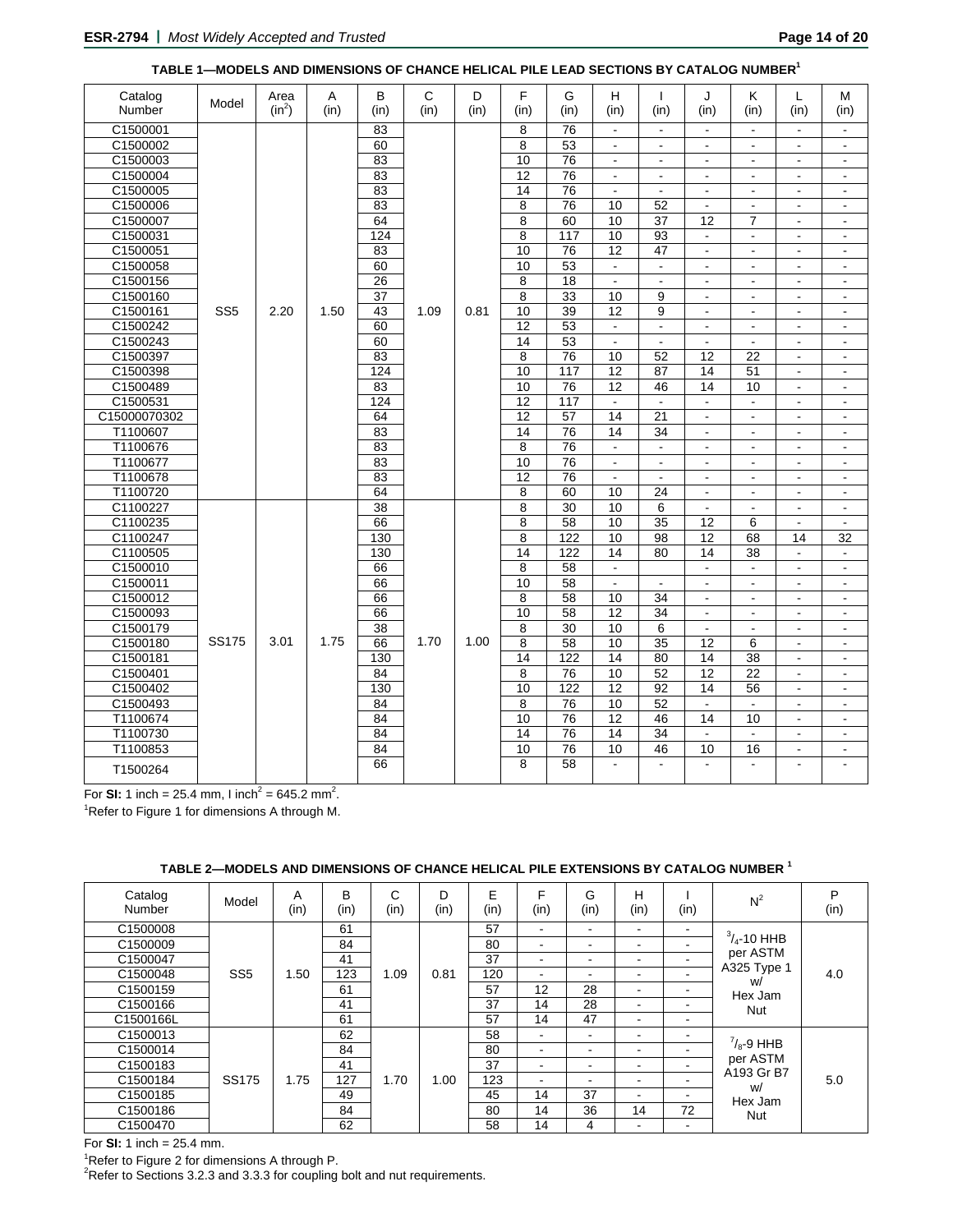| Catalog  | Pier            | А    | B   | ີ    |      |                             |      | G   | н    |      |      |      |                          | М    | N    | D      |
|----------|-----------------|------|-----|------|------|-----------------------------|------|-----|------|------|------|------|--------------------------|------|------|--------|
| Number   | Model           | (in) | (in | (in. | (in) | (in)                        | (in) | (in | (in) | (in  | (in. | (in, | (in)                     | (in  | (in  | (in)   |
| C1500121 | SS <sub>5</sub> | 14.0 | 6.5 | 7.0  | 4.8  | ົ<br>$\overline{A}$<br>د. ا | 1.5  | 4.1 |      | 15.9 | 8.4  | 0.69 | $\overline{\phantom{0}}$ | -    |      | $\sim$ |
| C1500147 | <b>SS175</b>    | 17.3 | 8.5 | 9.5  | 17.7 | 15.                         | 15.2 | 4.1 | 8.1  | 15.0 | 8.5  | 0.69 |                          |      |      |        |
| C1500299 | <b>SS175</b>    | 14.0 | 6.5 | 7.0  | 4.8  | ົ<br>ں. ا                   | 1.5  | 4.1 |      | 15.9 | 8.4  | 0.69 |                          |      |      |        |
| C1500474 | <b>SS175</b>    | -    | -   |      |      |                             | -    | -   |      | -    |      |      | 3.25                     | 34.0 | 11.5 | 2.00   |
| C1500486 | SS <sub>5</sub> | -    | -   |      |      |                             | -    | -   |      |      |      |      | 2.63                     | 18.0 | 9.25 | 2.00   |
| C1500487 | SS <sub>5</sub> | -    |     |      |      |                             |      | -   |      |      |      |      | 2.63                     | 18.0 | 9.25 | 1.75   |
| C1500488 | <b>SS175</b>    |      | -   |      |      |                             |      | -   |      |      |      |      | 2.88                     | 18.0 | 9.25 | 1.75   |

For **SI:** 1 inch = 25.4 mm.

<sup>1</sup>Refer to Figures 3, 4 and 6 for dimensions A through P.

#### **TABLE 4—MODELS AND DIMENSIONS FOR NEW CONSTRUCTION PILE CAPS<sup>1</sup>**

| Catalog<br>Number | Pier<br>Model   | (in) | (in) | (in) | (in)                     |
|-------------------|-----------------|------|------|------|--------------------------|
| C1500458G         | SS <sub>5</sub> | 0.50 | 2.38 | -    | -                        |
| C1500459G         | <b>SS175</b>    | 0.75 | 2.88 | -    | $\overline{\phantom{0}}$ |
| C1500465G         | SS <sub>5</sub> | 0.50 | 2.38 | 1.09 | 0.81                     |
| C1500467G         | <b>SS175</b>    | 0.75 | 2.88 | 1.70 | 1.00                     |

For **SI:** 1 inch = 25.4 mm. <sup>1</sup>Refer to Figure 7 for dimensions A through D.

# **TABLE 5—NOMINAL, LRFD DESIGN AND ASD ALLOWABLE STRENGTHS OF HELIX PLATES FOR SHAFT AXIAL TENSION AND COMPRESSION1**

| Pile<br>Model   | <b>Outside Dimension</b><br>(in) | <b>Thickness</b><br>(in) | Nominal Strength<br>(kips) | <b>LRFD Design Strength</b><br>(kips) | <b>ASD Allowable Strength</b><br>(kips) |
|-----------------|----------------------------------|--------------------------|----------------------------|---------------------------------------|-----------------------------------------|
|                 |                                  | 3/8                      | 57.3                       | 51.6                                  | 28.7                                    |
| SS <sub>5</sub> | 10                               | 3/8                      | 47.7                       | 42.9                                  | 23.8                                    |
|                 | 12                               | 3/8                      | 44.2                       | 39.8                                  | 22.1                                    |
|                 | 14                               | 3/8                      | 54.1                       | 48.7                                  | 27.1                                    |
|                 |                                  | 1/2                      | 68.0                       | 61.2                                  | 34.0                                    |
|                 | 10                               | 3/8                      | 66.1                       | 59.5                                  | 33.1                                    |
| SS175           | 12                               | 3/8                      | 57.5                       | 51.7                                  | 28.7                                    |
|                 | 14                               | 3/8                      | 51.8                       | 46.7                                  | 25.9                                    |

For **SI:** 1 inch =  $25.4$  mm, 1 kip =  $4.448$  kN.

<sup>1</sup>Capacities include allowance for corrosion over a 50-year service life.

#### **TABLE 6—NOMINAL AND LRFD DESIGN STRENGTHS OF HELICAL PILE LEAD SECTIONS BY CATALOG NUMBER1,2**

|               | Nominal  | Design   | Nominal & LRFD Design Compression Strengths (kips) |        |                                |        |         |        |           |        |  |  |  |  |
|---------------|----------|----------|----------------------------------------------------|--------|--------------------------------|--------|---------|--------|-----------|--------|--|--|--|--|
| Catalog       | Tension  | Tension  |                                                    |        | Firm Soil                      |        |         |        | Soft Soil |        |  |  |  |  |
| <b>Number</b> | Strength | Strength | Fixed                                              |        | Pinned                         |        | Fixed   |        |           | Pinned |  |  |  |  |
|               | (kips)   | (kips)   | Nominal                                            | Design | Nominal                        | Design | Nominal | Design | Nominal   | Design |  |  |  |  |
|               |          |          |                                                    |        | SS5 Helical Pile Lead Sections |        |         |        |           |        |  |  |  |  |
| C1500001      | 57.3     | 51.6     | 57.3                                               | 51.6   | 54.4                           | 48.9   |         |        |           |        |  |  |  |  |
| C1500002      | 57.3     | 51.6     | 57.3                                               | 51.6   | 54.4                           | 48.9   |         |        |           |        |  |  |  |  |
| C1500003      | 47.7     | 42.9     | 47.7                                               | 42.9   | 47.7                           | 42.9   |         |        |           |        |  |  |  |  |
| C1500004      | 44.2     | 39.8     | 44.2                                               | 39.8   | 44.2                           | 39.8   |         |        |           |        |  |  |  |  |
| C1500005      | 54.1     | 48.7     | 54.1                                               | 48.7   | 54.1                           | 48.7   |         |        |           |        |  |  |  |  |
| C1500006      | 70.0     | 52.5     | 89.8                                               | 80.8   | 54.4                           | 48.9   |         |        |           |        |  |  |  |  |
| C1500007      | 70.0     | 52.5     | 89.8                                               | 80.8   | 54.4                           | 48.9   |         |        |           |        |  |  |  |  |
| C1500031      | 70.0     | 52.5     | 89.8                                               | 80.8   | 54.4                           | 48.9   |         |        |           |        |  |  |  |  |
| C1500051      | 70.0     | 52.5     | 89.8                                               | 80.8   | 54.4                           | 48.9   |         |        |           |        |  |  |  |  |
| C1500058      | 47.7     | 42.9     | 47.7                                               | 42.9   | 47.7                           | 42.9   |         |        |           |        |  |  |  |  |
| C1500156      | 57.3     | 51.6     | 57.3                                               | 51.6   | 54.4                           | 48.9   |         |        |           |        |  |  |  |  |
| C1500160      | 70.0     | 52.5     | 89.8                                               | 80.8   | 54.4                           | 48.9   |         |        |           |        |  |  |  |  |
| C1500161      | 70.0     | 52.5     | 89.8                                               | 80.8   | 54.4                           | 48.9   | 26.6    | 24.0   | 13.6      | 12.2   |  |  |  |  |
| C1500242      | 44.2     | 39.8     | 44.2                                               | 39.8   | 44.2                           | 39.8   |         |        |           |        |  |  |  |  |
| C1500243      | 54.1     | 48.7     | 54.1                                               | 48.7   | 54.1                           | 48.7   |         |        |           |        |  |  |  |  |
| C1500397      | 70.0     | 52.5     | 89.8                                               | 80.8   | 54.4                           | 48.9   |         |        |           |        |  |  |  |  |
| C1500398      | 70.0     | 52.5     | 89.8                                               | 80.8   | 54.4                           | 48.9   |         |        |           |        |  |  |  |  |
| C1500489      | 70.0     | 52.5     | 89.8                                               | 80.8   | 54.4                           | 48.9   |         |        |           |        |  |  |  |  |
| C1500531      | 44.2     | 39.8     | 44.2                                               | 39.8   | 44.2                           | 39.8   |         |        |           |        |  |  |  |  |
| C15000070302  | 70.0     | 52.5     | 89.8                                               | 80.8   | 54.4                           | 48.9   |         |        |           |        |  |  |  |  |
| T1100607      | 70.0     | 52.5     | 89.8                                               | 80.8   | 54.4                           | 48.9   |         |        |           |        |  |  |  |  |
| T1100676      | 57.3     | 51.6     | 57.3                                               | 51.6   | 54.4                           | 48.9   |         |        |           |        |  |  |  |  |
| T1100677      | 47.7     | 42.9     | 47.7                                               | 42.9   | 47.7                           | 42.9   |         |        |           |        |  |  |  |  |
| T1100678      | 44.2     | 39.8     | 44.2                                               | 39.8   | 44.2                           | 39.8   |         |        |           |        |  |  |  |  |
| T1100720      | 70.0     | 52.5     | 89.8                                               | 80.8   | 54.4                           | 48.9   |         |        |           |        |  |  |  |  |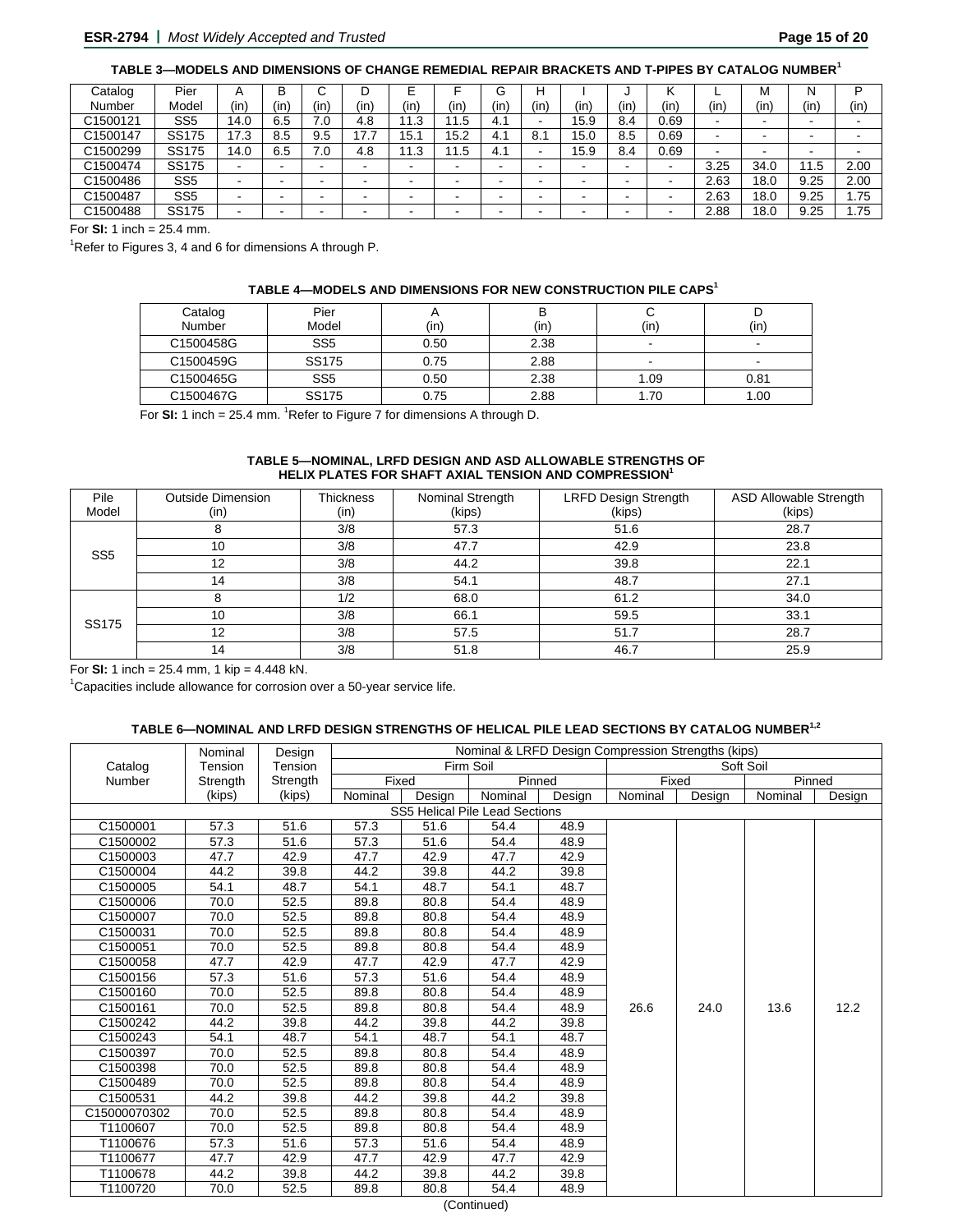## **TABLE 6—NOMINAL AND LRFD DESIGN STRENGTHS OF HELICAL PILE LEAD SECTIONS BY CATALOG NUMBER1,2 (CONTINUED)**

|          | Nominal  | Design   | Nominal & LRFD Design Compression Strengths (kips) |        |                                  |        |         |        |           |        |  |  |  |
|----------|----------|----------|----------------------------------------------------|--------|----------------------------------|--------|---------|--------|-----------|--------|--|--|--|
| Catalog  | Tension  | Tension  |                                                    |        | Firm Soil                        |        |         |        | Soft Soil |        |  |  |  |
| Number   | Strength | Strength | Fixed                                              |        | Pinned                           |        | Fixed   |        | Pinned    |        |  |  |  |
|          | (kips)   | (kips)   | Nominal                                            | Design | Nominal                          | Design | Nominal | Design | Nominal   | Design |  |  |  |
|          |          |          |                                                    |        | SS175 Helical Pile Lead Sections |        |         |        |           |        |  |  |  |
| C1100227 | 99.8     | 75.0     | 100                                                | 90     | 100                              | 90     |         |        |           |        |  |  |  |
| C1100235 | 99.8     | 75.0     | 100                                                | 90     | 100                              | 90     |         |        |           |        |  |  |  |
| C1100247 | 99.8     | 75.0     | 100                                                | 90     | 100                              | 90     |         |        |           |        |  |  |  |
| C1100505 | 99.8     | 75.0     | 100                                                | 90     | 100                              | 90     |         |        |           |        |  |  |  |
| C1500010 | 99.8     | 75.0     | 100                                                | 90     | 100                              | 90     |         |        |           |        |  |  |  |
| C1500011 | 66.1     | 59.5     | 66.1                                               | 59.5   | 66.1                             | 59.5   |         |        |           |        |  |  |  |
| C1500012 | 99.8     | 75.0     | 100                                                | 90     | 100                              | 90     |         |        |           |        |  |  |  |
| C1500093 | 99.8     | 75.0     | 100                                                | 90     | 100                              | 90     |         |        |           |        |  |  |  |
| C1500179 | 99.8     | 75.0     | 100                                                | 90     | 100                              | 90     |         | 45.4   | 25.8      |        |  |  |  |
| C1500180 | 99.8     | 75.0     | 100                                                | 90     | 100                              | 90     | 50.5    |        |           | 23.2   |  |  |  |
| C1500181 | 99.8     | 75.0     | 100                                                | 90     | 100                              | 90     |         |        |           |        |  |  |  |
| C1500401 | 99.8     | 75.0     | 100                                                | 90     | 100                              | 90     |         |        |           |        |  |  |  |
| C1500402 | 99.8     | 75.0     | 100                                                | 90     | 100                              | 90     |         |        |           |        |  |  |  |
| C1500493 | 99.8     | 75.0     | 100                                                | 90     | 100                              | 90     |         |        |           |        |  |  |  |
| T1100674 | 99.8     | 75.0     | 100                                                | 90     | 100                              | 90     |         |        |           |        |  |  |  |
| T1100730 | 99.8     | 75.0     | 100                                                | 90     | 100                              | 90     |         |        |           |        |  |  |  |
| T1100853 | 99.8     | 75.0     | 100                                                | 90     | 100                              | 90     |         |        |           |        |  |  |  |
| T1500264 | 99.8     | 75.0     | 100                                                | 90     | 100                              | 90     |         |        |           |        |  |  |  |

#### For **SI:** 1 kip = 4.448 kN.

Refer to Section 4.1.3 of this report for descriptions of fixed condition, pinned condition, soft soil and firm soil.

Strength ratings include an allowance for corrosion over a 50-year service life and presume the supported structure is braced in accordance with Section 1810.2.2 of the 2012 and 2009 IBC (Section 1808.2.5 of the 2006 IBC).

#### **TABLE 7—ASD ALLOWABLE STRENGTHS AND MAXIMUM INSTALLATION TORQUES**  OF HELICAL PILE LEAD SECTIONS BY CATALOG NUMBER<sup>1,2</sup>

|              | Allowable | ASD Allowable Compression Strengths (kips)<br>Maximum |                                |           |       |           |  |  |  |  |  |
|--------------|-----------|-------------------------------------------------------|--------------------------------|-----------|-------|-----------|--|--|--|--|--|
| Catalog      | Tension   | Installation                                          |                                | Firm Soil |       | Soft Soil |  |  |  |  |  |
| Number       | Strength  | Torque                                                | Fixed                          | Pinned    | Fixed | Pinned    |  |  |  |  |  |
|              | (kips)    | $(lb-ft)$                                             |                                |           |       |           |  |  |  |  |  |
|              |           |                                                       | SS5 Helical Pile Lead Sections |           |       |           |  |  |  |  |  |
| C1500001     | 28.7      |                                                       | 28.7                           | 28.7      |       |           |  |  |  |  |  |
| C1500002     | 28.7      |                                                       | 28.7                           | 28.7      |       |           |  |  |  |  |  |
| C1500003     | 23.8      |                                                       | 23.8                           | 23.8      |       |           |  |  |  |  |  |
| C1500004     | 22.1      |                                                       | 22.1                           | 22.1      |       |           |  |  |  |  |  |
| C1500005     | 27.1      |                                                       | 27.1                           | 27.1      |       |           |  |  |  |  |  |
| C1500006     | 35.0      |                                                       | 52.5                           | 32.6      |       |           |  |  |  |  |  |
| C1500007     | 35.0      |                                                       | 53.8                           | 32.6      |       |           |  |  |  |  |  |
| C1500031     | 35.0      |                                                       | 52.5                           | 32.6      |       |           |  |  |  |  |  |
| C1500051     | 35.0      |                                                       | 45.9                           | 32.6      |       |           |  |  |  |  |  |
| C1500058     | 23.8      |                                                       | 23.8                           | 23.8      |       |           |  |  |  |  |  |
| C1500156     | 28.7      |                                                       | 28.7                           | 28.7      |       |           |  |  |  |  |  |
| C1500160     | 35.0      |                                                       | 52.5                           | 32.6      |       |           |  |  |  |  |  |
| C1500161     | 35.0      | 5,700                                                 | 45.9                           | 32.6      | 16.0  | 8.1       |  |  |  |  |  |
| C1500242     | 22.1      |                                                       | 22.1                           | 22.1      |       |           |  |  |  |  |  |
| C1500243     | 27.1      |                                                       | 27.1                           | 27.1      |       |           |  |  |  |  |  |
| C1500397     | 35.0      |                                                       | 53.8                           | 32.6      |       |           |  |  |  |  |  |
| C1500398     | 35.0      |                                                       | 53.8                           | 32.6      |       |           |  |  |  |  |  |
| C1500489     | 35.0      |                                                       | 53.8                           | 32.6      |       |           |  |  |  |  |  |
| C1500531     | 22.1      |                                                       | 22.1                           | 22.1      |       |           |  |  |  |  |  |
| C15000070302 | 35.0      |                                                       | 49.2                           | 32.6      |       |           |  |  |  |  |  |
| T1100607     | 35.0      |                                                       | 53.8                           | 32.6      |       |           |  |  |  |  |  |
| T1100676     | 28.7      |                                                       | 28.7                           | 28.7      |       |           |  |  |  |  |  |
| T1100677     | 23.8      |                                                       | 23.8                           | 23.8      |       |           |  |  |  |  |  |
| T1100678     | 22.1      |                                                       | 22.1                           | 22.1      |       |           |  |  |  |  |  |
| T1100720     | 35.0      |                                                       | 52.5                           | 32.6      |       |           |  |  |  |  |  |

(Continued)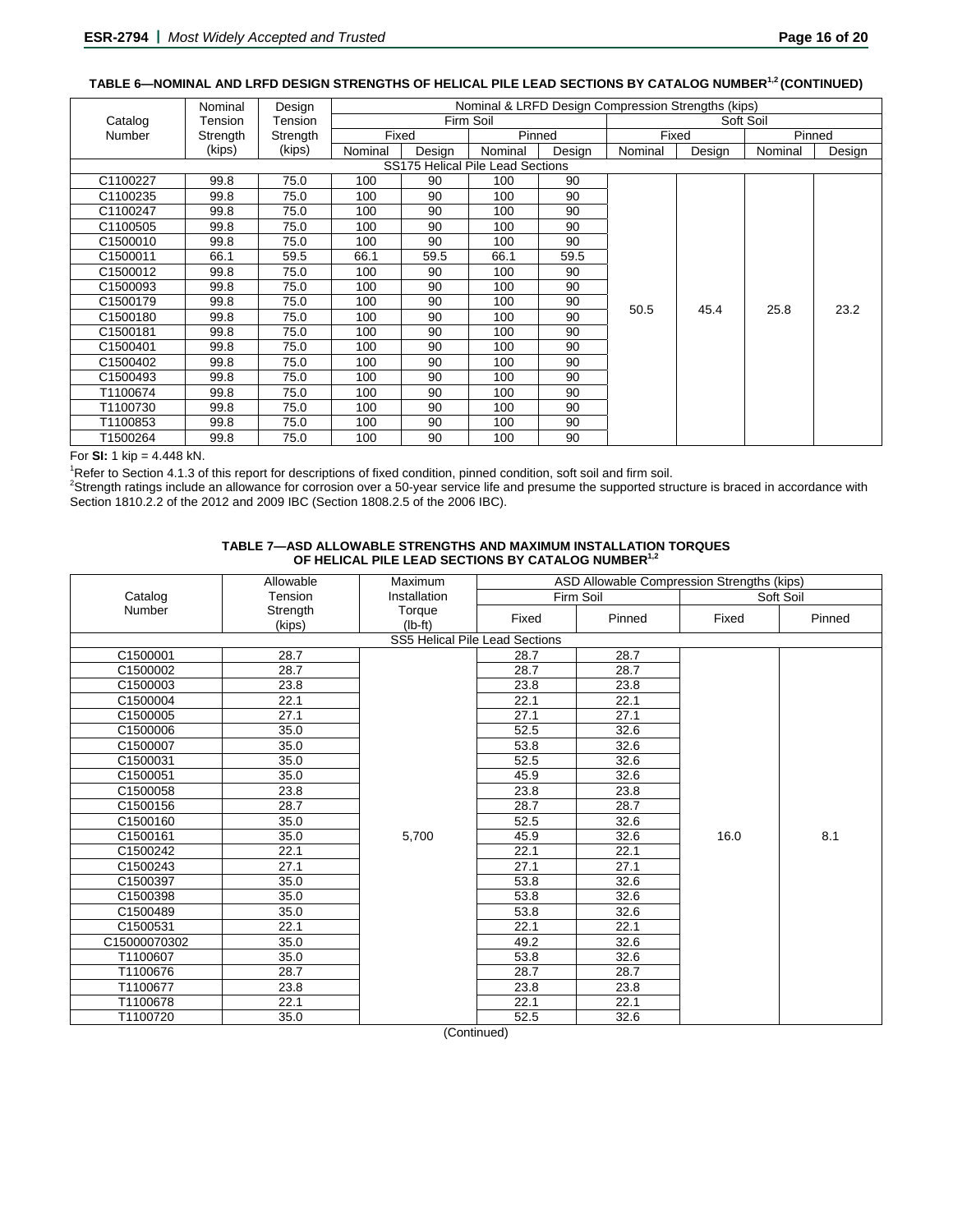#### **TABLE 7—ASD ALLOWABLE STRENGHTS AND MAXIMUM INSTALLATION TORQUES**  OF HELICAL PILE LEAD SECTIONS BY CATALOG NUMBER<sup>1,2</sup> (CONTINUED)

|          | Allowable          | <b>Maximum</b>      |                                  | ASD Allowable Compression Strengths (kips) |       |           |  |  |
|----------|--------------------|---------------------|----------------------------------|--------------------------------------------|-------|-----------|--|--|
| Catalog  | Tension            | Installation        |                                  | Firm Soil                                  |       | Soft Soil |  |  |
| Number   | Strength<br>(kips) | Torque<br>$(lb-ft)$ | Fixed                            | Pinned                                     | Fixed | Pinned    |  |  |
|          |                    |                     | SS175 Helical Pile Lead Sections |                                            |       |           |  |  |
| C1100227 | 50.0               |                     | 60.0                             | 60.0                                       |       |           |  |  |
| C1100235 | 50.0               |                     | 60.0                             | 60.0                                       |       |           |  |  |
|          |                    |                     |                                  |                                            |       |           |  |  |
| C1100247 | 50.0               |                     | 60.0                             | 60.0                                       |       |           |  |  |
| C1100505 | 50.0               |                     | 60.0                             | 60.0                                       |       |           |  |  |
| C1500010 | 34.0               |                     | 34.0                             | 34.0                                       |       |           |  |  |
| C1500011 | 33.1               |                     | 33.1                             | 33.1                                       |       |           |  |  |
| C1500012 | 50.0               |                     | 60.0                             | 60.0                                       |       |           |  |  |
| C1500093 | 50.0               |                     | 60.0                             | 60.0                                       |       |           |  |  |
| C1500179 | 50.0               | 10,500              | 60.0                             | 60.0                                       | 30.2  | 15.4      |  |  |
| C1500180 | 50.0               |                     | 60.0                             | 60.0                                       |       |           |  |  |
| C1500181 | 50.0               |                     | 60.0                             | 60.0                                       |       |           |  |  |
| C1500401 | 50.0               |                     | 60.0                             | 60.0                                       |       |           |  |  |
| C1500402 | 50.0               |                     | 60.0                             | 60.0                                       |       |           |  |  |
| C1500493 | 50.0               |                     | 60.0                             | 60.0                                       |       |           |  |  |
| T1100674 | 50.0               |                     | 60.0                             | 60.0                                       |       |           |  |  |
| T1100730 | 50.0               |                     | 51.8                             | 51.8                                       |       |           |  |  |
| T1100853 | 50.0               |                     | 60.0                             | 60.0                                       |       |           |  |  |
| T1500264 | 34.0               |                     | 34.0                             | 34.0                                       |       |           |  |  |

For **SI:** 1 kip =  $4.448$  kN, 1lbf-ft =  $1.356$  N-m.

<sup>1</sup>Refer to Section 4.1.3 of this report for descriptions of fixed condition, pinned condition, soft soil and firm soil.

<sup>2</sup>Strength ratings include an allowance for corrosion over a 50-year service life and presume the supported structure is braced in accordance with Section 1810.2.2 of the 2012 and 2009 IBC (Section 1808.2.5 of the 2006 IBC).

#### **TABLE 8—NOMINAL AND LRFD DESIGN STRENGTHS OF HELICAL PILE EXTENSION SECTIONS BY MODEL1,2**

|                                                                                 | Nominal | Design  | Nominal & LRFD Design Compression Strengths (kips) |           |        |         |           |         |        |      |  |  |
|---------------------------------------------------------------------------------|---------|---------|----------------------------------------------------|-----------|--------|---------|-----------|---------|--------|------|--|--|
| Pile<br>Tension<br>Tension<br>Model<br>Strength<br>Strength<br>(kips)<br>(kips) |         |         |                                                    | Firm Soil |        |         | Soft Soil |         |        |      |  |  |
|                                                                                 |         | Fixed   |                                                    | Pinned    |        | Fixed   |           | Pinned  |        |      |  |  |
|                                                                                 |         | Nominal | Design                                             | Nominal   | Design | Nominal | Design    | Nominal | Design |      |  |  |
| SS <sub>5</sub>                                                                 | 70.0    | 52.5    | 89.8                                               | 80.8      | 54.4   | 48.9    | 26.6      | 24.0    | 13.6   | 12.2 |  |  |
| SS175                                                                           | 99.8    | 75.0    | 100                                                | 90        | 100    | 90      | 50.5      | 45.4    | 25.8   | 23.2 |  |  |

#### For **SI:** 1 kip = 4.448 kN. 1

<sup>1</sup>Refer to Section 4.1.3 of this report for descriptions of fixed condition, pinned condition, soft soil and firm soil.

<sup>2</sup>Strength ratings include an allowance for corrosion over a 50-year service life and presume the supported structure is braced in accordance with Section 1810.2.2 of the 2012 and 2009 IBC (Section 1808.2.5 of the 2006 IBC), and the lead section with which the extension is used will provide sufficient helix capacity to develop the full shaft capacity.

#### TABLE 9-ASD ALLOWABLE STRENGTHS OF HELICAL PILE EXTENSION SECTIONS BY MODEL<sup>1,2</sup>

|                 | Allowable               | Maximum             |       | ASD Allowable Axial Compression Strength (kips)) |           |        |  |
|-----------------|-------------------------|---------------------|-------|--------------------------------------------------|-----------|--------|--|
| Pile            | Tension<br>Installation |                     |       | Firm Soil                                        | Soft Soil |        |  |
| Model           | Strength<br>(kips)      | Torque<br>$(lb-ft)$ | Fixed | Pinned                                           | Fixed     | Pinned |  |
| SS <sub>5</sub> | 35.0                    | 5.700               | 53.8  | 32.6                                             | 16.0      | 8.     |  |
| SS175           | 50.0                    | 10,500              | 60.0  | 60.0                                             | 30.2      | 15.4   |  |

For **SI:** 1 kip =  $4.448$  kN, 1lbf-ft =  $1.356$  N-m.

<sup>1</sup>Refer to Sections 4.1.3 of this report for descriptions of fixed condition, pinned condition, soft soil and firm soil  $2$ Strength ratings include an allowance for corrosion over a 50-year service life and presume the supported structure is braced in accordance with Section 1810.2.2 of the 2012 and 2009 IBC (Section 1808.2.5 of the 2006 IBC), and the lead section with which the extension is used will provide sufficient helix capacity to develop the full shaft capacity.

#### **TABLE 10—NOMINAL STRENGTHS OF REMEDIAL REPAIR BRACKETS1,2,3,4**

| <b>Bracket</b> | T-Pipe               |                 | Nominal Strength in Axial Compression (kips) |           |                                |           |                                |           |  |  |  |  |
|----------------|----------------------|-----------------|----------------------------------------------|-----------|--------------------------------|-----------|--------------------------------|-----------|--|--|--|--|
| Catalog        | Catalog              | Pile<br>Model   | 2500 psi Concrete <sup>5</sup>               |           | 3000 psi Concrete <sup>5</sup> |           | 4000 psi Concrete <sup>5</sup> |           |  |  |  |  |
| Number         | Number               |                 | Firm Soil                                    | Soft Soil | Firm Soil                      | Soft Soil | Firm Soil                      | Soft Soil |  |  |  |  |
| C1500121       | C1500486             | SS <sub>5</sub> | 36.3                                         | 26.6      | 36.3                           | 26.6      | 36.3                           | 26.6      |  |  |  |  |
| C1500121       | C1500487             | SS <sub>5</sub> | 74.6                                         | 26.6      | 82.9                           | 26.6      | 89.8                           | 26.6      |  |  |  |  |
| C1500299       | C1500488             | SS175           | 83.8                                         | 50.5      | 91.4                           | 50.5      | 99.0                           | 50.5      |  |  |  |  |
| C1500147       | C <sub>1500474</sub> | SS175           | 100                                          | 50.5      | 100                            | 50.5      | 100                            | 50.5      |  |  |  |  |
| C1500738       | Incl w/ Brkt         | SS <sub>5</sub> | 50.9                                         | 23.1      | 50.9                           | 23.1      | 50.9                           | 23.1      |  |  |  |  |

For **SI:** 1 kip = 4.448 Kn.

<sup>1</sup>Refer to Section 4.1.3 of this report for descriptions of fixed condition, pinned condition, soft soil and firm soil.

<sup>2</sup>Strength ratings include an allowance for corrosion over a 50-year service life and presume the supported structure is braced in accordance with

Section 1810.2.2 of the 2012 and 2009 IBC (Section 1808.2.5 of the 2006 IBC).<br><sup>3</sup>Strength ratings apply to the specific bracket, T-pipe and anchor/pile models listed.

4 See Section 4.1.2 of this report for applicable limit states that must be evaluated by a registered design professional.

<sup>5</sup>Refer to the specified compressive strength of concrete at 28 days.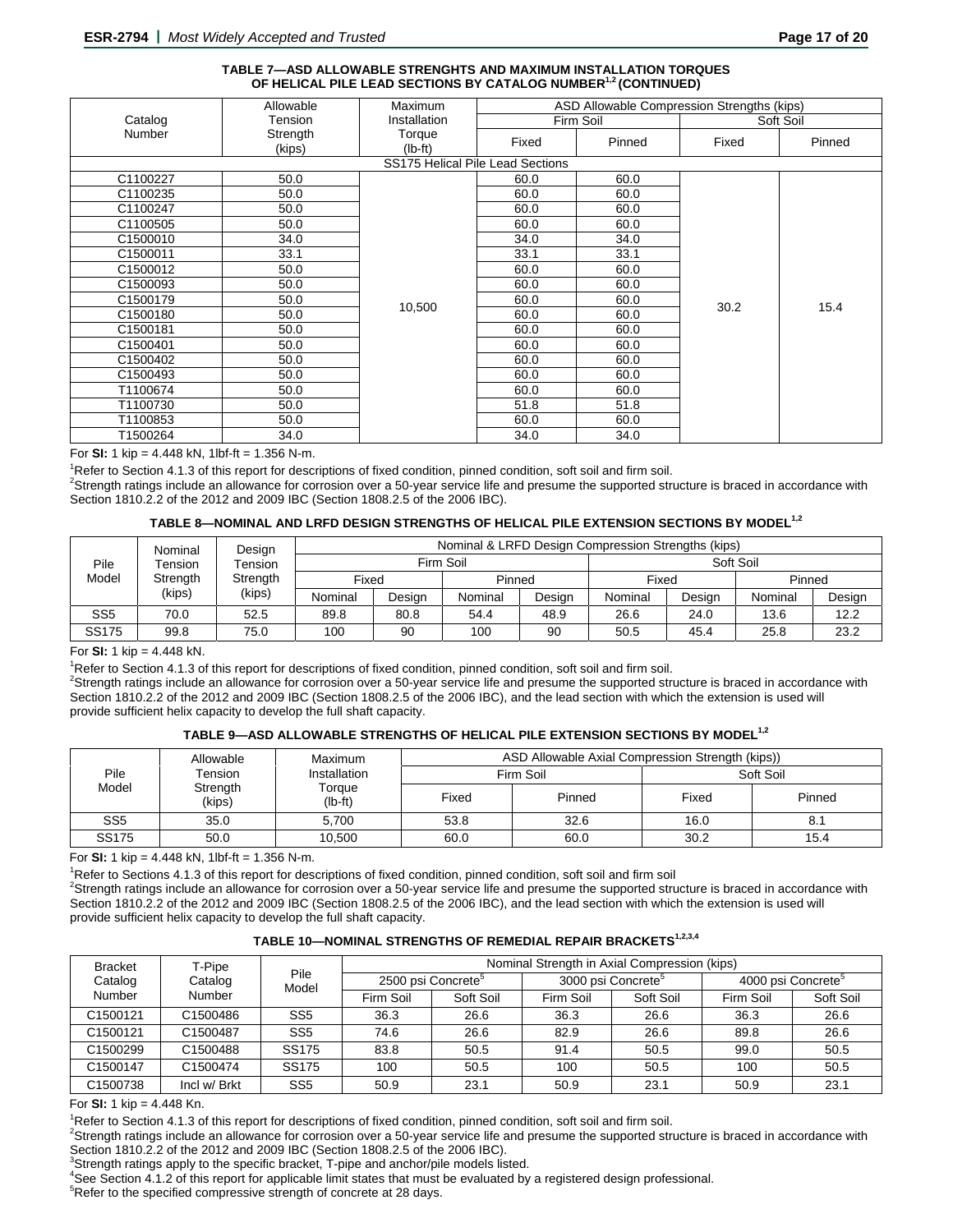| <b>Bracket</b> | T-Pipe       | Pile            |                                |           | LRFD Design Strength in Axial Compression (kips) |           |                                |           |  |
|----------------|--------------|-----------------|--------------------------------|-----------|--------------------------------------------------|-----------|--------------------------------|-----------|--|
| Catalog        | Catalog      | Model           | 2500 psi Concrete <sup>®</sup> |           | 3000 psi Concrete <sup>5</sup>                   |           | 4000 psi Concrete <sup>3</sup> |           |  |
| Number         | Number       |                 | Firm Soil                      | Soft Soil | Firm Soil                                        | Soft Soil | Firm Soil                      | Soft Soil |  |
| C1500121       | C1500486     | SS <sub>5</sub> | 32.6                           | 24.0      | 32.6                                             | 24.0      | 32.6                           | 24.0      |  |
| C1500121       | C1500487     | SS5             | 52.2                           | 24.0      | 58.0                                             | 24.0      | 62.8                           | 24.0      |  |
| C1500299       | C1500488     | <b>SS175</b>    | 58.6                           | 42.9      | 66.5                                             | 45.4      | 74.2                           | 45.4      |  |
| C1500147       | C1500474     | <b>SS175</b>    | 86.7                           | 45.4      | 88.4                                             | 45.4      | 90                             | 45.4      |  |
| C1500738       | Incl w/ Brkt | SS <sub>5</sub> | 45.8                           | 20.8      | 45.8                                             | 20.8      | 45.8                           | 20.8      |  |

For **SI:** 1 kip =  $4.448$  kN.

<sup>1</sup>Refer to Section 4.1.3 of this report for descriptions of fixed condition, pinned condition, soft soil and firm soil.

<sup>2</sup>Strength ratings include an allowance for corrosion over a 50-year service life and presume the supported structure is braced in accordance with Section 1810.2.2 of the 2012 and 2009 IBC (Section 1808.2.5 of the 2006 IBC).

 $3$ Strength ratings apply to the specific bracket, T-pipe and anchor/pile models listed.

<sup>4</sup>See Section 4.1.2 of this report for applicable limit states that must be evaluated by a registered design professional.<br><sup>5</sup> Peter to the appelling compressive strength of conserts at 29 days.

 $5$ Refer to the specified compressive strength of concrete at 28 days.

#### **TABLE 12—ASD ALLOWABLE STRENGTHS OF REMEDIAL REPAIR BRACKETS1,2,3,4**

| <b>Bracket</b>       | T-Pipe       | Pile            |           |                                |           | ASD Allowable Strength in Axial Compression (kips) |           |                                |
|----------------------|--------------|-----------------|-----------|--------------------------------|-----------|----------------------------------------------------|-----------|--------------------------------|
| Catalog              | Catalog      | Model           |           | 2500 psi Concrete <sup>5</sup> |           | 3000 psi Concrete <sup>5</sup>                     |           | 4000 psi Concrete <sup>5</sup> |
| Number               | Number       |                 | Firm Soil | Soft Soil                      | Firm Soil | Soft Soil                                          | Firm Soil | Soft Soil                      |
| C <sub>1500121</sub> | C1500486     | SS <sub>5</sub> | 21.7      | 16.0                           | 21.7      | 16.0                                               | 21.7      | 16.0                           |
| C1500121             | C1500487     | SS <sub>5</sub> | 32.8      | 16.0                           | 36.4      | 16.0                                               | 39.4      | 16.0                           |
| C1500299             | C1500488     | <b>SS175</b>    | 36.8      | 27.7                           | 41.7      | 30.2                                               | 49.5      | 30.2                           |
| C1500147             | C1500474     | <b>SS175</b>    | 54.4      | 30.2                           | 57.0      | 30.2                                               | 60.0      | 30.2                           |
| C1500738             | Incl w/ Brkt | SS <sub>5</sub> | 30.5      | 13.8                           | 30.5      | 13.8                                               | 30.5      | 13.8                           |

For **SI:** 1 kip = 4.448 kN. 1

Refer to Section 4.1.3 of this report for descriptions of fixed condition, pinned condition, soft soil and firm soil

 $2$ Strength ratings include an allowance for corrosion over a 50-year service life and presume the supported structure is braced in accordance with Section 1810.2.2 of the 2012 and 2009 IBC (Section 1808.2.5 of the 2006 IBC).

 $3$ Strength ratings apply to the specific bracket, T-pipe and anchor/pile models listed.

4 See Section 4.1.2 of this report for applicable limit states that must be evaluated by a registered design professional.

<sup>5</sup>Refer to the specified compressive strength of concrete at 28 days.

#### TABLE 13—NOMINAL STRENGTHS OF NEW CONSTRUCTION PILE CAPS LOADED IN COMPRESSION<sup>1,2,3,4,5</sup>

|           |                 |           |       |                                |       |           |       | Nominal Compression Strength (kips) |       |                                |       |           |       |
|-----------|-----------------|-----------|-------|--------------------------------|-------|-----------|-------|-------------------------------------|-------|--------------------------------|-------|-----------|-------|
| Catalog   | Pile Model      |           |       | 2500 psi Concrete <sup>o</sup> |       |           |       | 3000 psi Concrete <sup>b</sup>      |       | 4000 psi Concrete <sup>b</sup> |       |           |       |
| Number    |                 | Firm Soil |       | Soft Soil                      |       | Firm Soil |       | Soft Soil                           |       | Firm Soil                      |       | Soft Soil |       |
|           |                 | Pinned    | Fixed | Pinned                         | Fixed | Pinned    | Fixed | Pinned                              | Fixed | Pinned                         | Fixed | Pinned    | Fixed |
| C1500458G | SS <sub>5</sub> | 54.4      | 60.0  | 13.6                           | 26.6  | 54.4      | 62.3  | 13.6                                | 26.6  | 54.4                           | 66.9  | 13.6      | 26.6  |
| C1500459G | SS175           | 100       | 100   | 25.8                           | 50.5  | 100       | 100   | 25.8                                | 50.5  | 100                            | 100   | 25.8      | 50.5  |
| C1500465G | SS <sub>5</sub> | 54.4      | 60.0  | 13.6                           | 26.6  | 54.4      | 62.3  | 13.6                                | 26.6  | 54.4                           | 66.9  | 13.6      | 26.6  |
| C1500467G | <b>SS175</b>    | 100       | 100   | 25.8                           | 50.5  | 100       | 100   | 25.8                                | 50.5  | 100                            | 100   | 25.8      | 50.5  |

For **SI:** 1 inch = 25.4 mm, 1 kip = 4.448 kN, 1lbf-ft = 1.356 N-m.

<sup>1</sup>Refer to Section 4.1.3 of this report for descriptions of fixed condition, pinned condition, soft soil and firm soil.<br><sup>2</sup>Ctraggib setings include an ellowance for expresion aver a 50 year service life and presume the s

 $2$ Strength ratings include an allowance for corrosion over a 50-year service life and presume the supported structure is braced in accordance with Section 1810.2.2 of the 2012 and 2009 IBC (Section 1808.2.5 of the 2006 IBC).

 $3$ Capacities apply to the specific pile cap and pile models listed.

4 The fixed end condition requires that the foundation itself be fixed and that pile and pile cap be embedded in the foundation with adequate concrete cover and reinforcing to resist 56.4 kip-in or 116 kip-in nominal bending moment for SS5 and SS175 pile models, respectively. The center

of shaft must be at least 6-in away from the end/corner of the concrete footing.<br><sup>5</sup>See Section 4.1.2 of this report for applicable limit states that must be evaluated by a registered design professional.

<sup>6</sup>Refer to the specified compressive strength of concrete at 28 days.

#### **TABLE 14—LRFD DESIGN STRENGTHS OF NEW CONSTRUCTION PILE CAPS LOADED IN COMPRESSION1,2,3,4,5**

|                      |                 |           | LRFD Design Compression Strength (kips) |                    |       |                                |       |           |       |                                |       |           |       |  |
|----------------------|-----------------|-----------|-----------------------------------------|--------------------|-------|--------------------------------|-------|-----------|-------|--------------------------------|-------|-----------|-------|--|
| Catalog              |                 |           |                                         | 2500 psi Concrete° |       | 3000 psi Concrete <sup>°</sup> |       |           |       | 4000 psi Concrete <sup>c</sup> |       |           |       |  |
| Pile Model<br>Number |                 | Firm Soil |                                         | Soft Soil          |       | Firm Soil                      |       | Soft Soil |       | Firm Soil                      |       | Soft Soil |       |  |
|                      |                 | Pinned    | Fixed                                   | Pinned             | Fixed | Pinned                         | Fixed | Pinned    | Fixed | Pinned                         | Fixed | Pinned    | Fixed |  |
| C1500458G            | SS <sub>5</sub> | 48.9      | 50.6                                    | 12.2               | 24.0  | 48.9                           | 52.0  | 12.2      | 24.0  | 48.9                           | 54.7  | 12.2      | 24.0  |  |
| C1500459G            | SS175           | 79.2      | 79.2                                    | 23.2               | 45.4  | 90                             | 90    | 23.2      | 45.4  | 90                             | 90    | 23.2      | 45.4  |  |
| C1500465G            | SS <sub>5</sub> | 48.9      | 50.6                                    | 12.2               | 24.0  | 48.9                           | 52.0  | 12.2      | 24.0  | 48.9                           | 54.7  | 12.2      | 24.0  |  |
| C1500467G            | <b>SS175</b>    | 79.2      | 79.2                                    | 23.2               | 45.4  | 90                             | 90    | 23.2      | 45.4  | 90                             | 90    | 23.2      | 45.4  |  |

For **SI:** 1 inch = 25.4 mm, 1 kip = 4.448 kN, 1lbf-ft = 1.356 N-m.

<sup>1</sup>Refer to Section 4.1.3 of this report for descriptions of fixed condition, pinned condition, soft soil and firm soil.<br><sup>2</sup>Strapeth refines include an ellowance for corresion over a 50 year service life and prosume the s

<sup>2</sup>Strength ratings include an allowance for corrosion over a 50-year service life and presume the supported structure is braced in accordance with Section 1810.2.2 of the 2012 and 2009 IBC (Section 1808.2.5 of the 2006 IBC).

 $3$ Capacities apply to the specific pile cap and pile models listed.

4 The fixed end condition requires that the foundation itself be fixed and that pile and pile cap be embedded in the foundation with adequate

concrete cover and reinforcing to resist 56.4 kip-in or 116 kip-in nominal bending moment for SS5 and SS175 pile models, respectively. The center of shaft must be at least 6-in away from the end/corner of the concrete footing.

<sup>5</sup>See Section 4.1.2 of this report for applicable limit states that must be evaluated by a registered design professional.<br><sup>6</sup> Refer to the appelling compressive strength of consiste at 29 days.

<sup>6</sup>Refer to the specified compressive strength of concrete at 28 days.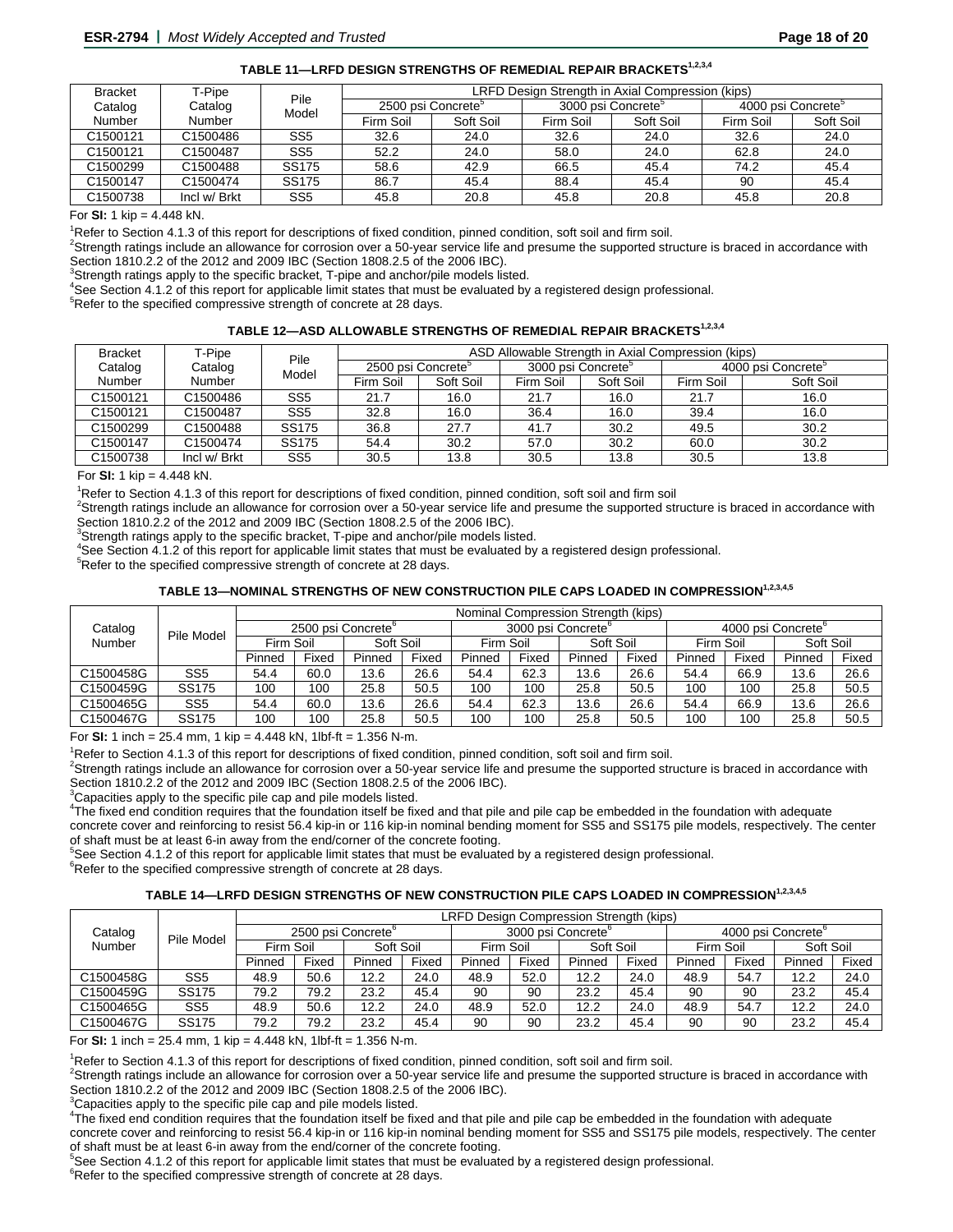# TABLE 15-ASD ALLOWABLE STRENGTHS OF NEW CONSTRUCTION PILE CAPS LOADED IN COMPRESSION<sup>1,2,3,4,5</sup>

|                                 |                 |           |       |                    |       | ASD Allowable Compression Strength (kips) |       |           |       |                    |       |           |       |
|---------------------------------|-----------------|-----------|-------|--------------------|-------|-------------------------------------------|-------|-----------|-------|--------------------|-------|-----------|-------|
| Catalog<br>Pile Model<br>Number |                 |           |       | 2500 psi Concrete° |       | 3000 psi Concrete°                        |       |           |       | 4000 psi Concrete° |       |           |       |
|                                 |                 | Firm Soil |       | Soft Soil          |       | Firm Soil                                 |       | Soft Soil |       | Firm Soil          |       | Soft Soil |       |
|                                 |                 | Pinned    | Fixed | Pinned             | Fixed | Pinned                                    | Fixed | Pinned    | Fixed | Pinned             | Fixed | Pinned    | Fixed |
| C1500458G                       | SS <sub>5</sub> | 32.6      | 33.7  | 8.1                | 16.0  | 32.6                                      | 34.6  | 8.1       | 16.0  | 32.6               | 36.4  | 8.1       | 16.0  |
| C1500459G                       | <b>SS175</b>    | 52.7      | 52.7  | 15.4               | 30.2  | 60.0                                      | 60.0  | 15.4      | 30.2  | 60.0               | 60.0  | 15.4      | 30.2  |
| C1500465G                       | SS5             | 32.6      | 33.7  | 8.1                | 16.0  | 32.6                                      | 34.6  | 8.1       | 16.0  | 32.6               | 36.4  | 8.1       | 16.0  |
| C1500467G                       | <b>SS175</b>    | 52.7      | 52.7  | 15.4               | 30.2  | 60.0                                      | 60.0  | 15.4      | 30.2  | 60.0               | 60.0  | 15.4      | 30.2  |

For **SI:** 1 inch = 25.4 mm, 1 kip = 4.448 kN, 1lbf-ft = 1.356 N-m. 1

<sup>1</sup>Refer to Section 4.1.3 of this report for descriptions of fixed condition, pinned condition, soft soil and firm soil.

 ${}^{2}$ Strength ratings include an allowance for corrosion over a 50-year service life and presume the supported structure is braced in accordance with Section 1810.2.2 of the 2012 and 2009 IBC (Section 1808.2.5 of the 2006 IBC).

 $3$ Capacities apply to the specific pile cap and pile models listed.

4 The fixed end condition requires that the foundation itself be fixed and that pile and pile cap be embedded in the foundation with adequate concrete cover and reinforcing to resist 56.4 kip-in or 116 kip-in nominal bending moment for SS5 and SS175 pile models, respectively. The center of shaft must be at least 6-in away from the end/corner of the concrete footing.

<sup>5</sup>See Section 4.1.2 of this report for applicable limit states that must be evaluated by a registered design professional.

 $6$ Refer to the specified compressive strength of concrete at 28 days.

#### **TABLE 16—NOMINAL, LRFD DESIGN AND ASD ALLOWABLE STRENGTHS OF NEW CONSTRUCTION PILE CAPS LOADED IN TENSION<sup>1,2,3,</sup>**

|           | Pile         |                                | Nominal, LRFD Design and ASD Allowable Strengths in Tension (kips) |       |      |                                |       |                                |        |       |  |  |  |
|-----------|--------------|--------------------------------|--------------------------------------------------------------------|-------|------|--------------------------------|-------|--------------------------------|--------|-------|--|--|--|
| Catalog   |              | 2500 psi Concrete <sup>o</sup> |                                                                    |       |      | 3000 psi Concrete <sup>5</sup> |       | 4000 psi Concrete <sup>o</sup> |        |       |  |  |  |
| Number    | Model        | Nom                            | Design                                                             | Allow | Nom  | Design                         | Allow | Nom                            | Design | Allow |  |  |  |
|           |              | Str                            | Str                                                                | Str   | Str  | Str                            | Str   | Str                            | Str    | Str   |  |  |  |
| C1500465G | SS5          | 56.2                           | 42.1                                                               | 28.1  | 56.2 | 42.1                           | 28.1  | 56.2                           | 42.7   | 28.1  |  |  |  |
| C1500467G | <b>SS175</b> | 78.9                           | 59.2                                                               | 39.5  | 78.9 | 59.2                           | 39.5  | 78.9                           | 59.2   | 39.5  |  |  |  |

For **SI:** 1 inch =  $25.4$  mm, 1 kip =  $4.448$  kN.

<sup>1</sup>Refer to Section 4.1.3 of this report for descriptions of fixed condition, pinned condition, soft soil and firm soil.

 $2$ Strength ratings include an allowance for corrosion over a 50-year service life.

**Capacities apply to the specific pile cap and pile models listed.** 

4 See Section 4.1.2 of this report for applicable limit states that must be evaluated by a registered design professional.

<sup>5</sup>Refer to the specified compressive strength of concrete at 28 days.

#### **TABLE 17—FORCES APPLIED BY REMEDIAL REPAIR BRACKETS TO FOUNDATIONS OF 2500 PSI CONCRETE ON FIRM SOIL AT ALLOWABLE LOAD LEVELS1,2**

| <b>Bracket</b>       | T-Pipe            | Pile            | Forces Applied by Brackets to Foundations (kips)<br>& their Positions (in) (see Figure 9) |        |      |              |            |        |                        |  |  |
|----------------------|-------------------|-----------------|-------------------------------------------------------------------------------------------|--------|------|--------------|------------|--------|------------------------|--|--|
| Catalog<br>Number    | Catalog<br>Number | Model           | (kips)                                                                                    | (kips) | (in) | ТB<br>(kips) | H1<br>(in) | (kips) | H <sub>2</sub><br>(in) |  |  |
| C <sub>1500121</sub> | C1500486          | SS <sub>5</sub> | 8.7                                                                                       | 21.7   | 0.89 | 4.0          | 4.00       | 11.2   | 6.50                   |  |  |
| C1500121             | C1500487          | SS <sub>5</sub> | 10.5                                                                                      | 32.8   | 1.08 | 6.8          | 4.00       | 15.5   | 6.50                   |  |  |
| C <sub>1500299</sub> | C1500488          | <b>SS175</b>    | 10.5                                                                                      | 36.8   | 1.08 | 6.8          | 4.00       | 15.5   | 6.50                   |  |  |
| C1500147             | C1500474          | <b>SS175</b>    | 19.6                                                                                      | 54.4   | 1.92 | 13.6         | 6.12       | 29.7   | 9.00                   |  |  |
| C1500738             | Incl w/ Brkt      | SS <sub>5</sub> | 0.5                                                                                       | 30.5   | 75،، | 0.00         | 5.00       | 0.1    | 6.63                   |  |  |

For **SI:** 1 inch =  $25.4$  mm, 1 kip =  $4.448$  kN.

<sup>1</sup>Refer to Section 4.1.3 of this report for descriptions of soft soil and firm soil.

 $2$ Design assumption described in Figure 9 must be verified by a registered design professional.

#### **TABLE 18—FORCES APPLIED BY REMEDIAL REPAIR BRACKETS TO FOUNDATIONS OF 3000 PSI CONCRETE ON FIRM SOIL AT ALLOWABLE LOAD LEVELS1,2**

| <b>Bracket</b><br>Catalog | T-Pipe            | Pile            | Forces Applied by Brackets to Foundations (kips)<br>& their Positions (in) (see Figure 9) |             |      |              |            |        |                        |  |  |
|---------------------------|-------------------|-----------------|-------------------------------------------------------------------------------------------|-------------|------|--------------|------------|--------|------------------------|--|--|
| Number                    | Catalog<br>Number | Model           | (kips)                                                                                    | Q<br>(kips) | (in) | ТB<br>(kips) | H1<br>(in) | (kips) | H <sub>2</sub><br>(in) |  |  |
| C1500121                  | C1500486          | SS <sub>5</sub> | 8.7                                                                                       | 21.7        | 0.74 | 2.7          | 4.00       | 9.9    | 6.50                   |  |  |
| C1500121                  | C1500487          | SS <sub>5</sub> | 12.2                                                                                      | 36.4        | 1.04 | 7.4          | 4.00       | 17.5   | 6.50                   |  |  |
| C1500299                  | C1500488          | <b>SS175</b>    | 12.2                                                                                      | 41.7        | 1.04 | 7.4          | 4.00       | 17.5   | 6.50                   |  |  |
| C1500147                  | C1500474          | <b>SS175</b>    | 22.8                                                                                      | 57.0        | . 57 | 14.9         | 6.12       | 33.7   | 9.00                   |  |  |
| C1500738                  | Incl w/ Brkt      | SS <sub>5</sub> | 0.5                                                                                       | 30.5        | 1.75 | 0.00         | 5.00       | 0.1    | 6.63                   |  |  |

For **SI:** 1 inch =  $25.4$  mm, 1 kip =  $4.448$  kN.

<sup>1</sup>Refer to Section 4.1.3 of this report for descriptions of soft soil and firm soil.

 $2$ Design assumption described in Figure 9 must be verified by a registered design professional.